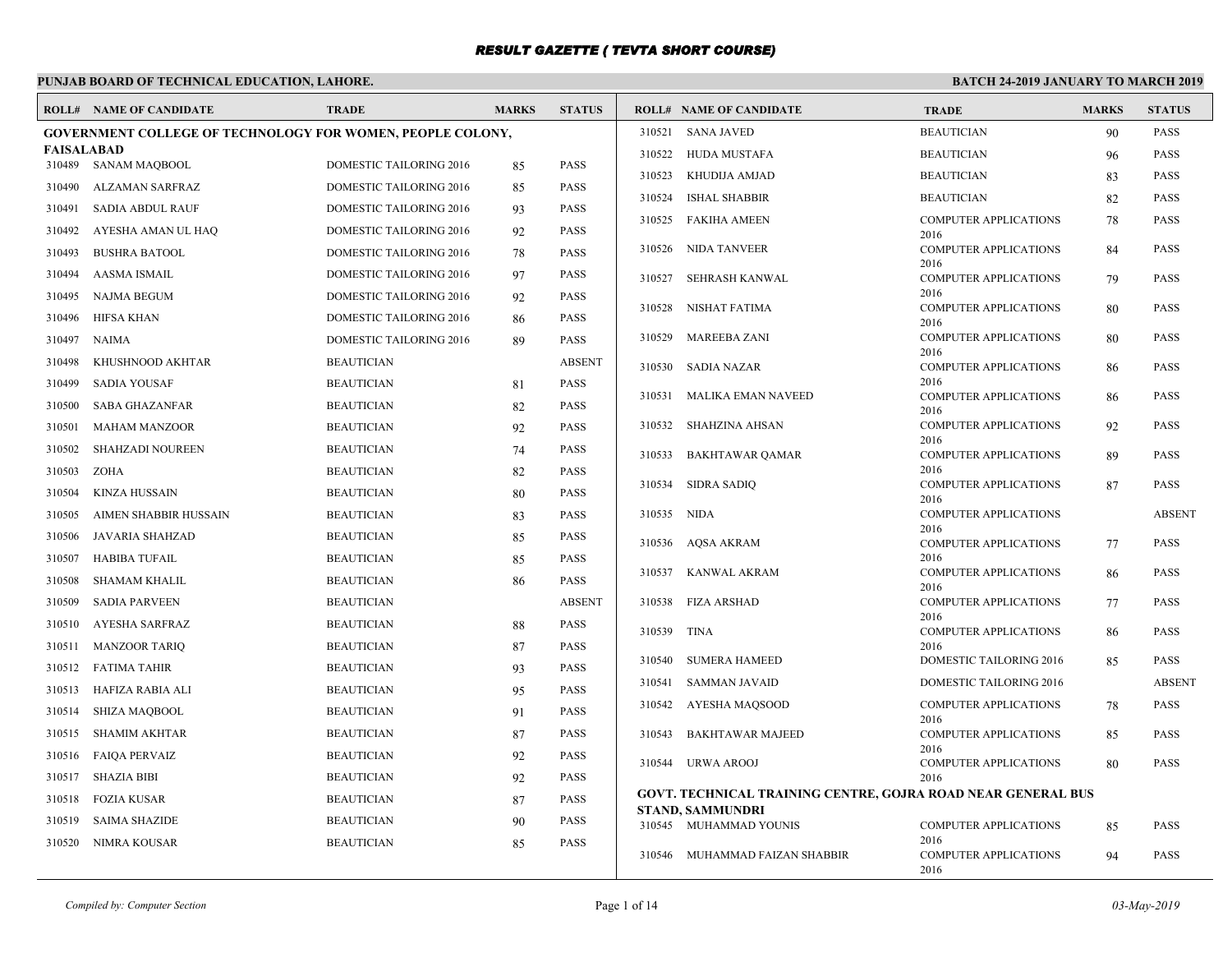# **PUNJAB BOARD OF TECHNICAL EDUCATION, LAHORE.**

|        | <b>ROLL# NAME OF CANDIDATE</b>                                                                 | <b>TRADE</b>                         | <b>MARKS</b> | <b>STATUS</b> |                | <b>ROLL# NAME OF CANDIDATE</b>                                   | <b>TRADE</b>                                 | <b>MARKS</b> | <b>STATUS</b> |
|--------|------------------------------------------------------------------------------------------------|--------------------------------------|--------------|---------------|----------------|------------------------------------------------------------------|----------------------------------------------|--------------|---------------|
| 310547 | <b>GHUAM FARID HUSSAIN</b>                                                                     | <b>COMPUTER APPLICATIONS</b><br>2016 | 87           | PASS          |                | 310571 HAMZA AZAM                                                | <b>COMPUTER APPLICATIONS</b><br>2016         | 85           | PASS          |
| 310548 | MUHAMMAD AMIR SOHAIL                                                                           | <b>COMPUTER APPLICATIONS</b><br>2016 | 94           | <b>PASS</b>   |                | 310572 TALHA REHMAN AKHTAR                                       | <b>COMPUTER APPLICATIONS</b><br>2016         | 86           | <b>PASS</b>   |
| 310549 | <b>ABDUL REHMAN</b>                                                                            | <b>COMPUTER APPLICATIONS</b><br>2016 |              | <b>ABSENT</b> |                | 310573 MUEEN RAZA                                                | <b>COMPUTER APPLICATIONS</b><br>2016         | 90           | PASS          |
| 310550 | UMAIR ALI                                                                                      | <b>COMPUTER APPLICATIONS</b><br>2016 | 84           | <b>PASS</b>   |                | 310574 MUHAMMAD UMAIR                                            | <b>COMPUTER APPLICATIONS</b><br>2016         | 89           | <b>PASS</b>   |
| 310551 | <b>USMAN MUNIR</b>                                                                             | <b>COMPUTER APPLICATIONS</b><br>2016 |              | <b>ABSENT</b> | <b>KHARIAN</b> | TROOPS FAMILY WELFARE CENTRE, HEAD QUATER 17 DIVISION ARTILLERY, |                                              |              |               |
| 310552 | ADNAN SADDIQUE                                                                                 | <b>COMPUTER APPLICATIONS</b><br>2016 | 78           | <b>PASS</b>   |                | 310575 KHADIJA ISHRAT                                            | <b>COMPUTER APPLICATIONS</b><br>2016         | 84           | <b>PASS</b>   |
| 310553 | <b>IMTIAZ HUSSAIN</b>                                                                          | <b>COMPUTER APPLICATIONS</b><br>2016 | 89           | PASS          |                | 310576 RIDA KHALID                                               | <b>COMPUTER APPLICATIONS</b><br>2016         | 95           | <b>PASS</b>   |
| 310554 | ADEEL MUHAMMAD FAQEER                                                                          | <b>COMPUTER APPLICATIONS</b><br>2016 | 92           | <b>PASS</b>   | 310577         | <b>BEENISH RASHEED</b>                                           | <b>COMPUTER APPLICATIONS</b><br>2016         | 87           | <b>PASS</b>   |
| 310555 | MUHAMMAD USMAN                                                                                 | <b>COMPUTER APPLICATIONS</b><br>2016 | 78           | PASS          | 310578         | <b>MARIA TABASSUM</b>                                            | <b>COMPUTER APPLICATIONS</b><br>2016         | 69           | <b>PASS</b>   |
| 310556 | <b>ABDUL WAHEED</b>                                                                            | <b>COMPUTER APPLICATIONS</b><br>2016 | 89           | <b>PASS</b>   |                | 310579 MAIRA SHAMIM                                              | <b>COMPUTER APPLICATIONS</b><br>2016         | 85           | PASS          |
| 310557 | MUHAMMAD UMAIR SHAHID                                                                          | <b>COMPUTER APPLICATIONS</b><br>2016 | 80           | PASS          |                | 310580 SUMAIRA KOUAR                                             | <b>COMPUTER APPLICATIONS</b><br>2016         | 85           | <b>PASS</b>   |
| 310558 | <b>OASIM ALI NOOR</b>                                                                          | <b>COMPUTER APPLICATIONS</b><br>2016 | 94           | <b>PASS</b>   |                | 310581 NARGIS NAGINA                                             | <b>COMPUTER APPLICATIONS</b><br>2016         | 89           | <b>PASS</b>   |
| 310559 | MUHAMMAD BILAL                                                                                 | <b>COMPUTER APPLICATIONS</b><br>2016 | 87           | PASS          | 310582         | <b>IMRANA ABRAR</b>                                              | <b>COMPUTER APPLICATIONS</b><br>2016         | 93           | <b>PASS</b>   |
|        | <b>FARAN COLLEGE OF TECHNOLOGY FOR WOMEN, NEAR GOVT.HIGH SCHOOL</b><br>KHIALI ADDA, GUJRANWALA |                                      |              |               | 310583         | <b>NAYAB</b>                                                     | <b>COMPUTER APPLICATIONS</b><br>2016         | 71           | <b>PASS</b>   |
|        | 310560 SUNDAS RANI                                                                             | <b>COMPUTER APPLICATIONS</b><br>2016 | 99           | <b>PASS</b>   |                | 310584 SAHAB HUMAIRA                                             | <b>COMPUTER APPLICATIONS</b><br>2016         | 97           | <b>PASS</b>   |
| 310561 | SEHRISH SHAHZADI                                                                               | <b>COMPUTER APPLICATIONS</b><br>2016 | 99           | <b>PASS</b>   |                | MILITARY COLLEGE INSTITUTE OF INFORMATION TECHNOLOGY, G.T.       |                                              |              |               |
| 310562 | <b>HALERY SONIC</b>                                                                            | <b>COMPUTER APPLICATIONS</b><br>2016 | 100          | <b>PASS</b>   |                | ROAD, JHELUM, SARAI ALAMGIR<br>310585 TAYYBA BATOOL              | <b>COMPUTER APPLICATIONS</b>                 | 63           | <b>PASS</b>   |
| 310563 | <b>SABA SHAHBAZ</b>                                                                            | <b>COMPUTER APPLICATIONS</b><br>2016 | 99           | PASS          |                | 310586 AMBER AYUB                                                | 2016<br><b>COMPUTER APPLICATIONS</b>         | 67           | <b>PASS</b>   |
| 310564 | FARWA AKRAM                                                                                    | <b>COMPUTER APPLICATIONS</b><br>2016 | 100          | <b>PASS</b>   | 310587         | <b>AROOJ SADDIQUE</b>                                            | 2016<br><b>COMPUTER APPLICATIONS</b>         | 82           | <b>PASS</b>   |
| 310565 | <b>JAWAIRIYA ASIF</b>                                                                          | <b>BEAUTICIAN</b>                    | 98           | <b>PASS</b>   |                | 310588 IORA HANIF                                                | 2016<br><b>COMPUTER APPLICATIONS</b>         | 80           | <b>PASS</b>   |
| 310566 | AIMA NAWAZ                                                                                     | COOKING & BAKING 2016                | 99           | <b>PASS</b>   |                |                                                                  | 2016                                         |              |               |
|        | 310567 SHAZIA MUZAMIL                                                                          | <b>BEAUTICIAN</b>                    | 98           | <b>PASS</b>   |                | 310589 NATASHA LIAQUAT                                           | <b>COMPUTER APPLICATIONS</b><br>2016         | 64           | PASS          |
|        | FARAN INSTITUTE OF TECHNOLOGY, KHYALI BYPASS CHOWK, GUJRANWALA                                 |                                      |              |               | 310590         | <b>SHAISTA PARVEEN</b>                                           | <b>COMPUTER APPLICATIONS</b>                 | 66           | <b>PASS</b>   |
| 310568 | ZAIN UL ABIDIN                                                                                 | <b>COMPUTER APPLICATIONS</b><br>2016 | 87           | <b>PASS</b>   | 310591         | UMAR SHAHZAD                                                     | 2016<br><b>COMPUTER APPLICATIONS</b>         |              | <b>ABSENT</b> |
| 310569 | ADIL ASHRAF BUTT                                                                               | COMPUTER APPLICATIONS<br>2016        | 87           | PASS          | 310592         | MUDASSAR ALI                                                     | 2016<br><b>COMPUTER APPLICATIONS</b><br>2016 | 70           | <b>PASS</b>   |
| 310570 | ABU BAKAR                                                                                      | <b>COMPUTER APPLICATIONS</b><br>2016 | 87           | <b>PASS</b>   | 310593         | <b>WASID ALI</b>                                                 | <b>COMPUTER APPLICATIONS</b><br>2016         | 60           | <b>PASS</b>   |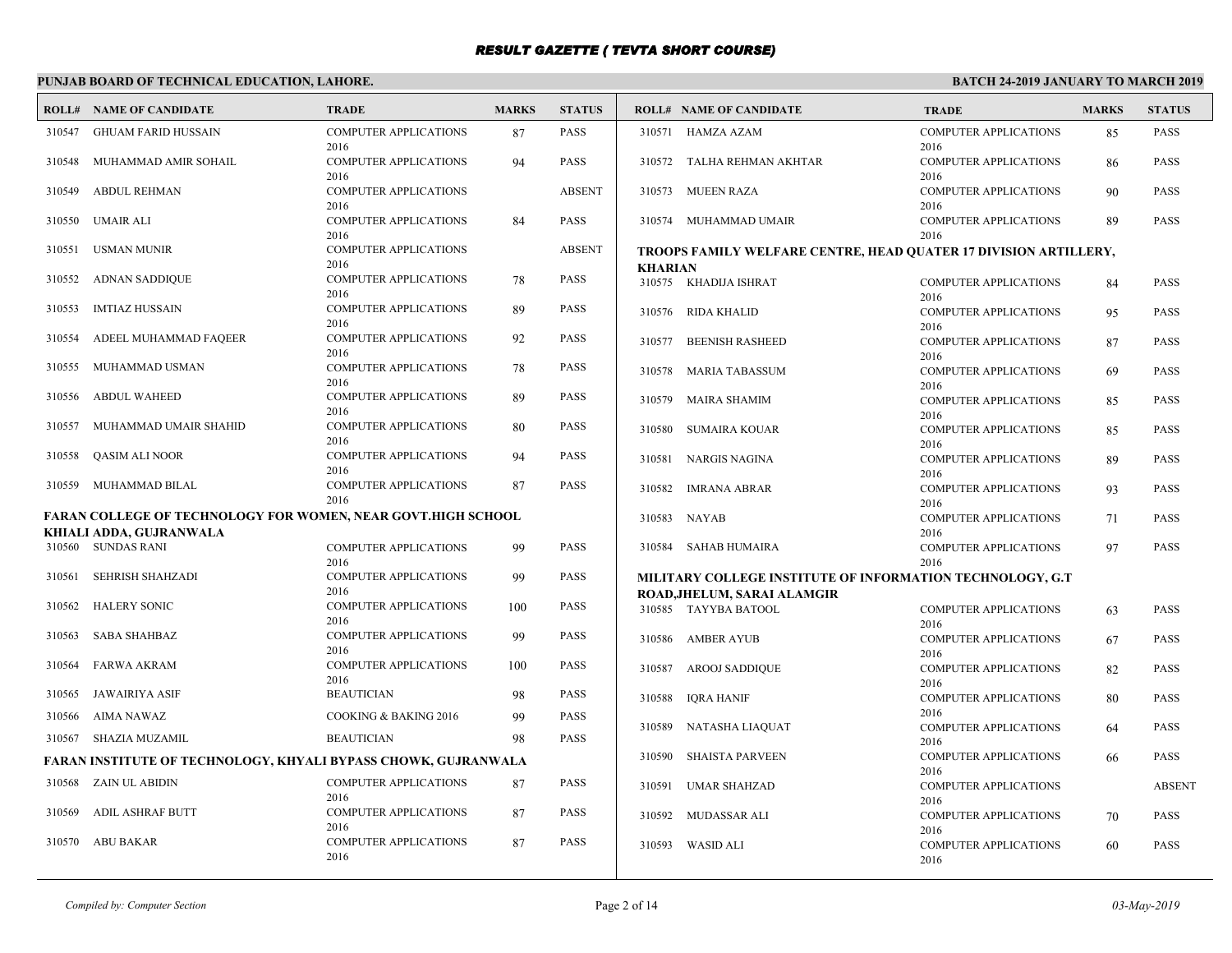# **PUNJAB BOARD OF TECHNICAL EDUCATION, LAHORE.**

|        | <b>ROLL# NAME OF CANDIDATE</b>                                | <b>TRADE</b>                         | <b>MARKS</b> | <b>STATUS</b> |        | <b>ROLL# NAME OF CANDIDATE</b>                                     | <b>TRADE</b>                         | <b>MARKS</b> | <b>STATUS</b> |
|--------|---------------------------------------------------------------|--------------------------------------|--------------|---------------|--------|--------------------------------------------------------------------|--------------------------------------|--------------|---------------|
| 310594 | EHTISHAM AZHAR                                                | <b>COMPUTER APPLICATIONS</b><br>2016 | 68           | <b>PASS</b>   | 310620 | MUHAMMAD MEHMOOD AALAM                                             | <b>COMPUTER APPLICATIONS</b><br>2016 | 100          | <b>PASS</b>   |
| 310595 | MUHAMMAD QAIS                                                 | <b>COMPUTER APPLICATIONS</b><br>2016 | 63           | <b>PASS</b>   | 310621 | MUHAMMAD TALHA                                                     | <b>COMPUTER APPLICATIONS</b><br>2016 | 85           | <b>PASS</b>   |
| 310596 | MUHAMMAD IMRAN                                                | <b>COMPUTER APPLICATIONS</b><br>2016 | 72           | <b>PASS</b>   |        | 310622 SHAHBAZ ALI                                                 | <b>COMPUTER APPLICATIONS</b><br>2016 | 100          | <b>PASS</b>   |
| 310597 | <b>IBRAHIM QURBAN</b>                                         | <b>COMPUTER APPLICATIONS</b><br>2016 | 57           | <b>PASS</b>   | 310623 | MUHAMMAD RASHID                                                    | <b>COMPUTER APPLICATIONS</b><br>2016 | 96           | <b>PASS</b>   |
| 310598 | MALIK MUHAMMAD LUQMAN                                         | <b>COMPUTER APPLICATIONS</b><br>2016 | 82           | <b>PASS</b>   | 310624 | SHAHZAD ALI                                                        | <b>COMPUTER APPLICATIONS</b><br>2016 | 89           | <b>PASS</b>   |
| 310599 | MUHAMMAD WAQAS                                                | <b>COMPUTER APPLICATIONS</b><br>2016 | 80           | <b>PASS</b>   |        | 310625 MUHAMMAD ARSHAD                                             | <b>COMPUTER APPLICATIONS</b><br>2016 | 88           | <b>PASS</b>   |
|        | 310600 MUHAMMAD ANWAAR SHAFIQUE                               | <b>COMPUTER APPLICATIONS</b><br>2016 | 81           | <b>PASS</b>   | 310626 | ZEESHAN ALYAS                                                      | <b>COMPUTER APPLICATIONS</b><br>2016 | 91           | <b>PASS</b>   |
|        | <b>GOLDEN EAGLE GARRISON COMMUNITY CENTRE, , MANGLA CANTT</b> |                                      |              |               | 310627 | <b>NAEEM AHMAD</b>                                                 | <b>COMPUTER APPLICATIONS</b>         | 91           | <b>PASS</b>   |
| 310601 | <b>TABASSUM NOUSHAD</b>                                       | <b>ADDA WORK</b>                     | 91           | <b>PASS</b>   | 310628 | FARHAAN                                                            | 2016<br><b>COMPUTER APPLICATIONS</b> | 92           | <b>PASS</b>   |
| 310602 | <b>SEHRISH JABEEN</b>                                         | <b>ADDA WORK</b>                     | 93           | <b>PASS</b>   |        |                                                                    | 2016                                 |              |               |
| 310603 | <b>SALIHA YOUSAF</b>                                          | <b>ADDA WORK</b>                     | 91           | <b>PASS</b>   | 310629 | <b>NIMRA AYUB</b>                                                  | <b>COMPUTER APPLICATIONS</b><br>2016 | 90           | <b>PASS</b>   |
| 310604 | <b>SHABANA YASMIN</b>                                         | <b>ADDA WORK</b>                     | 92           | <b>PASS</b>   | 310630 | SIDRA QAYYUM                                                       | <b>COMPUTER APPLICATIONS</b>         | 100          | <b>PASS</b>   |
| 310605 | <b>GHULAM RUQIYA</b>                                          | <b>ADDA WORK</b>                     | 97           | <b>PASS</b>   |        | 310631 IQRA QAYYUM                                                 | 2016<br><b>COMPUTER APPLICATIONS</b> | 100          | <b>PASS</b>   |
| 310606 | RAFIA SHAHZADI                                                | <b>ADDA WORK</b>                     | 93           | <b>PASS</b>   |        |                                                                    | 2016                                 |              |               |
| 310607 | SAIMA KAOUSAR                                                 | <b>ADDA WORK</b>                     | 56           | <b>PASS</b>   |        | POLY TECHNIC TRAINING INSTITUTE FOR WOMAN, G.T ROAD MUSA VIRK MIAN |                                      |              |               |
| 310608 | <b>ROBIA BIBI</b>                                             | <b>ADDA WORK</b>                     | 77           | <b>PASS</b>   |        | <b>CHANNUN, KHANEWAL</b><br>310632 HAADIA AMIN                     | <b>COMPUTER APPLICATIONS</b>         | 96           | <b>PASS</b>   |
|        | ZAHANAT TRAINING INSTITUTE, RAM THAMMAN, KASUR                |                                      |              |               |        |                                                                    | 2016                                 |              |               |
| 310609 | AHMAD ALI                                                     | <b>COMPUTER APPLICATIONS</b>         | 86           | <b>PASS</b>   |        | 310633 NIMRA ARSHAD                                                | <b>COMPUTER APPLICATIONS</b><br>2016 | 94           | <b>PASS</b>   |
|        |                                                               | 2016                                 |              |               | 310634 | NIDA AKHTER                                                        | <b>COMPUTER APPLICATIONS</b>         | 96           | <b>PASS</b>   |
| 310610 | RANA MUHAMMAD TAHIR                                           | <b>COMPUTER APPLICATIONS</b><br>2016 | 88           | <b>PASS</b>   |        | 310635 SANAM NAZ                                                   | 2016<br><b>COMPUTER APPLICATIONS</b> | 95           | <b>PASS</b>   |
| 310611 | UMAR SAJJAD HUSSAIN                                           | <b>COMPUTER APPLICATIONS</b>         | 94           | <b>PASS</b>   |        |                                                                    | 2016                                 |              |               |
|        | 310612 MUHAMMAD TAHIR                                         | 2016<br><b>COMPUTER APPLICATIONS</b> | 100          | <b>PASS</b>   | 310636 | SAWAIRA GHAFFAR                                                    | <b>COMPUTER APPLICATIONS</b><br>2016 | 96           | <b>PASS</b>   |
| 310613 | AMIR ALI                                                      | 2016<br><b>COMPUTER APPLICATIONS</b> | 91           | <b>PASS</b>   | 310637 | <b>ANAM HAMEED</b>                                                 | <b>COMPUTER APPLICATIONS</b><br>2016 | 94           | <b>PASS</b>   |
| 310614 | <b>ASIF MAHMOOD</b>                                           | 2016<br><b>COMPUTER APPLICATIONS</b> | 90           | <b>PASS</b>   | 310638 | IQRA AFZAL                                                         | <b>COMPUTER APPLICATIONS</b><br>2016 | 94           | <b>PASS</b>   |
|        |                                                               | 2016                                 |              |               | 310639 | <b>SALMA NOREEN</b>                                                | <b>HAND EMBROIDERY</b>               | 95           | <b>PASS</b>   |
| 310615 | ABDUL WAHAB ALI                                               | <b>COMPUTER APPLICATIONS</b><br>2016 | 96           | <b>PASS</b>   | 310640 | <b>FAKHARA BATOOL</b>                                              | DOMESTIC TAILORING 2016              | 96           | <b>PASS</b>   |
| 310616 | ARSLAAN MUSHTAQ                                               | COMPUTER APPLICATIONS                | 100          | <b>PASS</b>   | 310641 | <b>MEHNAZ BIBI</b>                                                 | <b>BEAUTICIAN</b>                    | 95           | <b>PASS</b>   |
| 310617 | ZESHAN ALI                                                    | 2016<br><b>COMPUTER APPLICATIONS</b> | 87           | <b>PASS</b>   | 310642 | <b>SOBIA PARVEEN</b>                                               | <b>BEAUTICIAN</b>                    | 93           | <b>PASS</b>   |
|        |                                                               | 2016                                 |              |               | 310643 | <b>SAMINA KOUSAR</b>                                               | <b>BEAUTICIAN</b>                    | 92           | <b>PASS</b>   |
| 310618 | MUHAMMAD SALEEM                                               | <b>COMPUTER APPLICATIONS</b><br>2016 | 95           | <b>PASS</b>   | 310644 | <b>SHAZMA LODHI</b>                                                | <b>BEAUTICIAN</b>                    | 94           | <b>PASS</b>   |
| 310619 | <b>RIZWAN ARSHAD</b>                                          | COMPUTER APPLICATIONS<br>2016        | 92           | <b>PASS</b>   |        |                                                                    |                                      |              |               |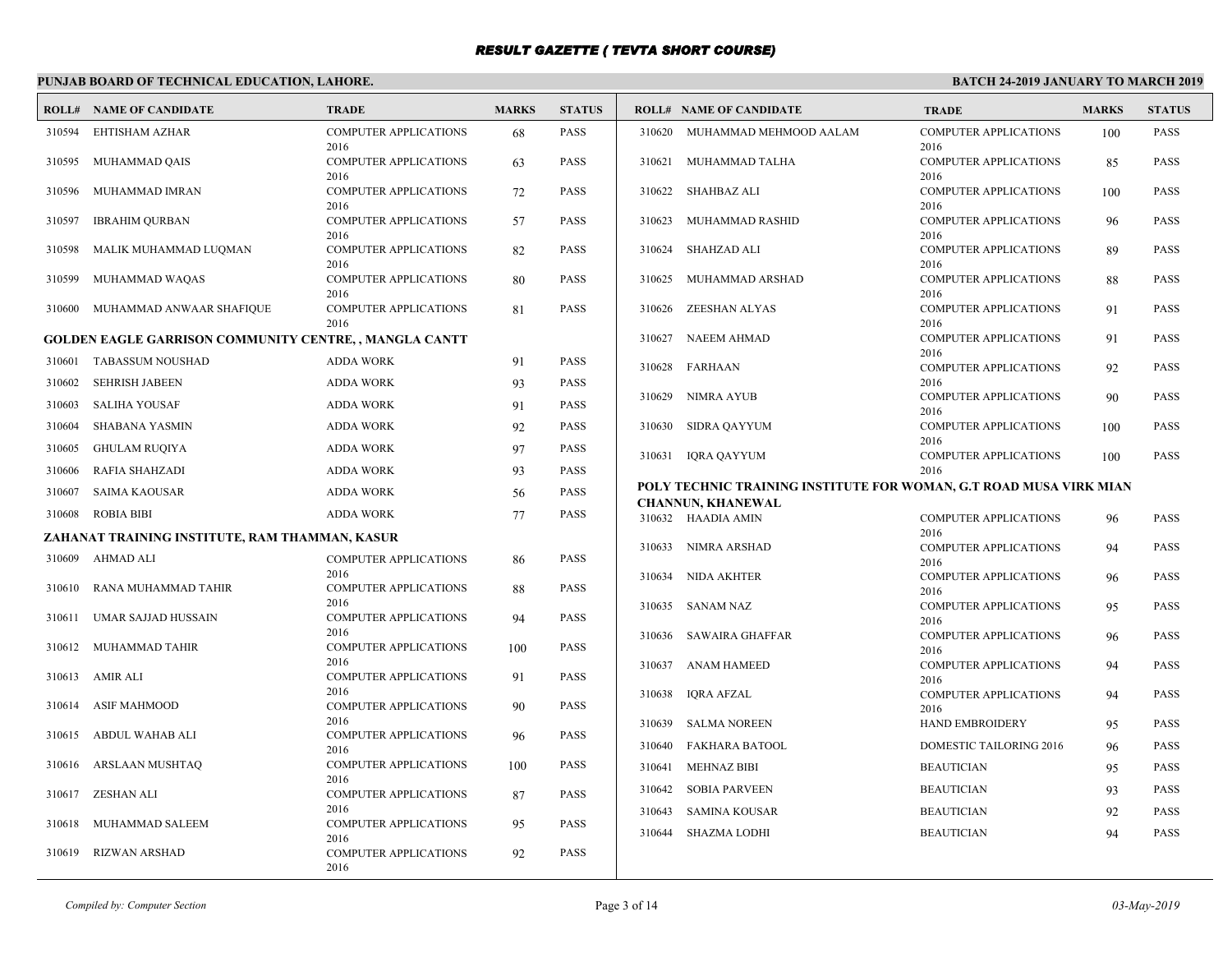# **PUNJAB BOARD OF TECHNICAL EDUCATION, LAHORE.**

|              | <b>ROLL# NAME OF CANDIDATE</b>                                                                                                      | <b>TRADE</b>             | <b>MARKS</b> | <b>STATUS</b> |        | <b>ROLL# NAME OF CANDIDATE</b> | <b>TRADE</b>                   | <b>MARKS</b> | <b>STATUS</b> |
|--------------|-------------------------------------------------------------------------------------------------------------------------------------|--------------------------|--------------|---------------|--------|--------------------------------|--------------------------------|--------------|---------------|
|              | <b>CLUINARY &amp; HOTEL INSTITUTE OF PAKISTAN, 331-A MAIN BOULEVARD, FAISAL</b>                                                     |                          |              |               |        | 310676 MUQADAS ABDUL SHAKOOR   | DOMESTIC TAILORING 2016        | 96           | <b>PASS</b>   |
| 310645 NAZIA | <b>TOWN, LAHORE</b>                                                                                                                 |                          |              | <b>PASS</b>   |        | 310677 ANEELA NAWAZ            | DOMESTIC TAILORING 2016        |              | <b>ABSENT</b> |
|              |                                                                                                                                     | COOKING & BAKING 2016    | 92           |               | 310678 | SAMARA NAZIR ANJUM             | DOMESTIC TAILORING 2016        | 95           | <b>PASS</b>   |
| 310646       | RIAZ AHMAD                                                                                                                          | COOKING & BAKING 2016    | 90           | <b>PASS</b>   | 310679 | FATIMA SADAQAT                 | DOMESTIC TAILORING 2016        | 97           | <b>PASS</b>   |
| 310647       | HARIS KHALIL                                                                                                                        | COOKING & BAKING 2016    | 90           | <b>PASS</b>   | 310680 | ZOBIA AYUB                     | DOMESTIC TAILORING 2016        | 98           | <b>PASS</b>   |
| 310648       | <b>MEHWISH SHER</b>                                                                                                                 | COOKING & BAKING 2016    | 94           | <b>PASS</b>   | 310681 | <b>SHAHIDA PERVEEN</b>         | DOMESTIC TAILORING 2016        |              | <b>ABSENT</b> |
| 310649       | SANA RASHID                                                                                                                         | COOKING & BAKING 2016    | 91           | <b>PASS</b>   | 310682 | SABA IRFAQ                     | DOMESTIC TAILORING 2016        |              | <b>ABSENT</b> |
|              | DISTRICT INDUSTRIAL HOME FOR WOMEN (SANATZAR), SOCIAL WELFARE &<br>BAIT-UL-MAAL PUNJAB, 22-KASHMIR BLOCK, ALLAMA IQBAL TOWN, LAHORE |                          |              |               | 310683 | NIDA USMAN                     | DOMESTIC TAILORING 2016        | 98           | <b>PASS</b>   |
|              | 310650 AASMA ISRAR                                                                                                                  | <b>PAINTING</b>          | 85           | <b>PASS</b>   | 310684 | HINA IKRAM                     | DOMESTIC TAILORING 2016        | 94           | <b>PASS</b>   |
| 310651       | <b>FAIZA BANO</b>                                                                                                                   | <b>PAINTING</b>          | 85           | <b>PASS</b>   | 310685 | <b>TASMIA BATOOL</b>           | <b>DOMESTIC TAILORING 2016</b> | 98           | <b>PASS</b>   |
| 310652       | KIRAN ASLAM                                                                                                                         | <b>PAINTING</b>          | 76           | <b>PASS</b>   | 310686 | <b>MARIUAM NISAR</b>           | <b>BEAUTICIAN</b>              | 80           | PASS          |
| 310653       | <b>RABIA ASHRAF</b>                                                                                                                 | <b>COMPUTER GRAPHICS</b> |              | <b>ABSENT</b> | 310687 | SIDRA TUL MUNTAHA              | <b>BEAUTICIAN</b>              | 90           | <b>PASS</b>   |
| 310654       | SHAZIA NAWAZ                                                                                                                        | <b>COMPUTER GRAPHICS</b> | 70           | <b>PASS</b>   | 310688 | NUZHAT MIRZA                   | <b>BEAUTICIAN</b>              | 94           | <b>PASS</b>   |
| 310655       | <b>GUL E SAHER</b>                                                                                                                  | <b>COMPUTER GRAPHICS</b> | 80           | <b>PASS</b>   | 310689 | <b>TEHREEM JAVED</b>           | <b>BEAUTICIAN</b>              |              | <b>ABSENT</b> |
| 310656       | ZAHARA PERVEEN                                                                                                                      | <b>COMPUTER GRAPHICS</b> |              | <b>ABSENT</b> | 310690 | <b>SHIZA TANWEER</b>           | <b>BEAUTICIAN</b>              |              | <b>ABSENT</b> |
| 310657       | <b>FAKEEHA YUSUF</b>                                                                                                                | <b>COMPUTER GRAPHICS</b> | 85           | <b>PASS</b>   | 310691 | AYESHA MUSHTAQ                 | <b>BEAUTICIAN</b>              |              | <b>ABSENT</b> |
| 310658       | NIDA KHALIL                                                                                                                         | <b>COMPUTER GRAPHICS</b> |              | <b>ABSENT</b> | 310692 | FAIZA SARWAR                   | <b>BEAUTICIAN</b>              | 85           | <b>PASS</b>   |
| 310659       | <b>HANIA AYMEN</b>                                                                                                                  | <b>COMPUTER GRAPHICS</b> | 90           | <b>PASS</b>   | 310693 | ASMA AZIZ                      | <b>BEAUTICIAN</b>              |              | <b>ABSENT</b> |
| 310660       | <b>FATIMA SHABBIR</b>                                                                                                               | SPOKEN ENGLISH           |              | <b>ABSENT</b> | 310694 | <b>ZEENAT NAVEED</b>           | <b>BEAUTICIAN</b>              | 87           | <b>PASS</b>   |
| 310661       | <b>UZMA TABASSUM</b>                                                                                                                | <b>SPOKEN ENGLISH</b>    | 96           | <b>PASS</b>   | 310695 | AZKA IOBAL                     | <b>BEAUTICIAN</b>              | 89           | <b>PASS</b>   |
| 310662       | MOMNA NADEEM BUTT                                                                                                                   | <b>SPOKEN ENGLISH</b>    | 93           | <b>PASS</b>   | 310696 | HUMAIRA BANO                   | <b>BEAUTICIAN</b>              | 90           | <b>PASS</b>   |
| 310663       | MALAIKA AMANAT                                                                                                                      | <b>SPOKEN ENGLISH</b>    |              | <b>ABSENT</b> | 310697 | SOBIA ARSHAD                   | <b>BEAUTICIAN</b>              | 93           | <b>PASS</b>   |
| 310664       | NAHAM SULEMAN                                                                                                                       | <b>SPOKEN ENGLISH</b>    | 87           | <b>PASS</b>   | 310698 | RIZWANA SABIR                  | <b>BEAUTICIAN</b>              | 95           | <b>PASS</b>   |
| 310665       | <b>DAMISHA ABBAS</b>                                                                                                                | SPOKEN ENGLISH           | 95           | <b>PASS</b>   | 310699 | RABIA BASSRY                   | <b>BEAUTICIAN</b>              | 85           | <b>PASS</b>   |
| 310666       | SHABANA                                                                                                                             | COOKING & BAKING 2016    | 91           | <b>PASS</b>   | 310700 | SHUMAILA NASEER                | <b>BEAUTICIAN</b>              | 91           | <b>PASS</b>   |
| 310667       | AROOJ TARIQ                                                                                                                         | COOKING & BAKING 2016    |              | <b>ABSENT</b> | 310701 | <b>SOBIA HANIF</b>             | <b>BEAUTICIAN</b>              | 92           | PASS          |
| 310668       | <b>ALEENA TARIQ</b>                                                                                                                 | COOKING & BAKING 2016    |              | <b>ABSENT</b> | 310702 | UZMA FEROZE                    | <b>BEAUTICIAN</b>              | 93           | <b>PASS</b>   |
| 310669       | H ANAM SAJJAD                                                                                                                       | COOKING & BAKING 2016    | 93           | PASS          | 310703 | SYEDA FATIMA NAQVI             | <b>BEAUTICIAN</b>              |              | <b>ABSENT</b> |
| 310670       | KHUNSA TARIQ                                                                                                                        | COOKING & BAKING 2016    | 94           | <b>PASS</b>   | 310704 | <b>RIMSHA NAWAZ</b>            | <b>BEAUTICIAN</b>              | 79           | <b>PASS</b>   |
| 310671       | <b>SADAF SHARIF</b>                                                                                                                 | COOKING & BAKING 2016    | 95           | <b>PASS</b>   | 310705 | KAINAT AFZAL                   | <b>BEAUTICIAN</b>              | 86           | <b>PASS</b>   |
| 310672       | RABIA ARUANGZAIB                                                                                                                    | COOKING & BAKING 2016    |              | <b>ABSENT</b> | 310706 | PERVEEN MUHAMMAD ANWAR         | <b>BEAUTICIAN</b>              | 87           | <b>PASS</b>   |
| 310673       | FAKEHA TARIQ                                                                                                                        | COOKING & BAKING 2016    |              | <b>ABSENT</b> | 310707 | SHABANA AKBAR                  | <b>BEAUTICIAN</b>              | 87           | <b>PASS</b>   |
| 310674       | HAFIZA FARWA SHOUKAT                                                                                                                | COOKING & BAKING 2016    | 96           | <b>PASS</b>   | 310708 | HALIMA JAVAID SHAIKH           | <b>BEAUTICIAN</b>              | 89           | PASS          |
|              | 310675 RABIA SHUJA                                                                                                                  | DOMESTIC TAILORING 2016  | 96           | <b>PASS</b>   |        | 310709 FAIZA YASEEN            | <b>BEAUTICIAN</b>              | 86           | <b>PASS</b>   |
|              |                                                                                                                                     |                          |              |               |        |                                |                                |              |               |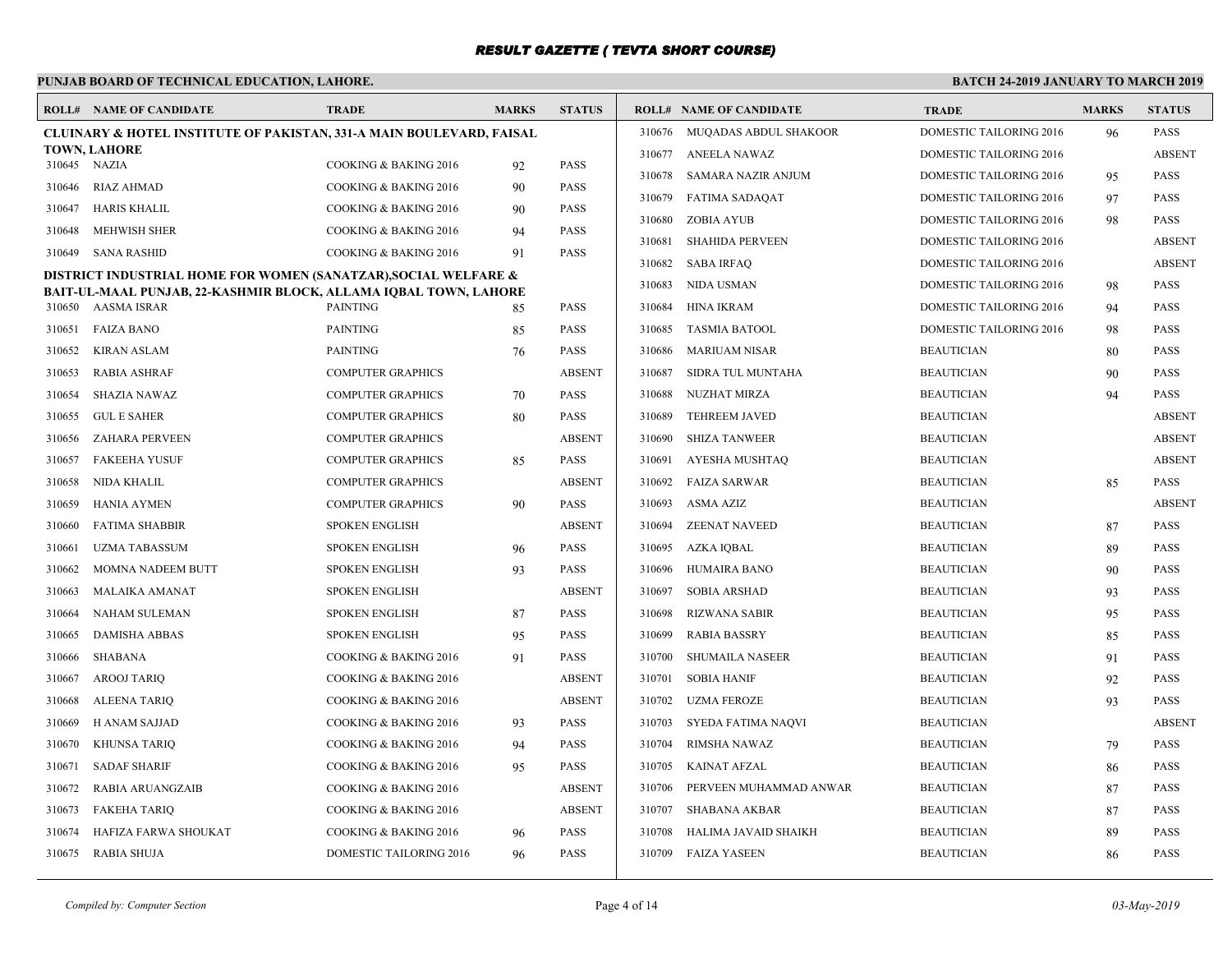# **PUNJAB BOARD OF TECHNICAL EDUCATION, LAHORE.**

|        | <b>ROLL# NAME OF CANDIDATE</b>                             | <b>TRADE</b>                         | <b>MARKS</b> | <b>STATUS</b> |               | <b>ROLL# NAME OF CANDIDATE</b>                                      | <b>TRADE</b>                         | <b>MARKS</b> | <b>STATUS</b> |
|--------|------------------------------------------------------------|--------------------------------------|--------------|---------------|---------------|---------------------------------------------------------------------|--------------------------------------|--------------|---------------|
|        | RSLN GVTI (W), 2-LYTTON ROAD, LAHORE                       |                                      |              |               |               | 310736 AMINA ISHAQ                                                  | <b>COMPUTER APPLICATIONS</b>         | 100          | PASS          |
|        | 310710 SHAZIA ABDUL AZIZ                                   | <b>BEAUTICIAN</b>                    | 95           | <b>PASS</b>   |               | 310737 NOOR FATIMA                                                  | 2016<br><b>COMPUTER APPLICATIONS</b> | 100          | <b>PASS</b>   |
|        | 310711 MINAHIL                                             | <b>BEAUTICIAN</b>                    | 85           | <b>PASS</b>   |               |                                                                     | 2016                                 |              |               |
| 310712 | SHAMIM KANWAL                                              | <b>BEAUTICIAN</b>                    | 94           | <b>PASS</b>   |               | 310738 SHAHER BANO                                                  | <b>SPOKEN ENGLISH</b>                | 100          | <b>PASS</b>   |
| 310713 | MARIA SHARIF                                               | <b>BEAUTICIAN</b>                    | 96           | <b>PASS</b>   | <b>LAHORE</b> | SOCIETY FOR EDUCATION & TECHNOLOGY, 90-A/2, CANAL PARK, GULBERG II, |                                      |              |               |
|        | 310714 NIDA KHALID                                         | <b>BEAUTICIAN</b>                    | 95           | <b>PASS</b>   |               | 310739 AHMAD SUBHANI                                                | <b>COMPUTER APPLICATIONS</b>         | 92           | <b>PASS</b>   |
| 310715 | RUBINA REHMAN                                              | <b>BEAUTICIAN</b>                    | 97           | PASS          |               |                                                                     | 2016                                 |              |               |
|        | 310716 SAIMA RIAZ                                          | <b>BEAUTICIAN</b>                    | 92           | PASS          |               | 310740 MUBASHIR MAJEEB                                              | <b>COMPUTER APPLICATIONS</b><br>2016 | 88           | <b>PASS</b>   |
|        | 310717 AQSA YASEEN                                         | <b>BEAUTICIAN</b>                    | 96           | <b>PASS</b>   | 310741        | MUHAMMAD USMAN                                                      | <b>COMPUTER APPLICATIONS</b>         | 87           | <b>PASS</b>   |
|        | 310718 AINA YASEEN                                         | <b>BEAUTICIAN</b>                    | 97           | <b>PASS</b>   | 310742        | HAFIZ USMAN ALI                                                     | 2016<br><b>COMPUTER APPLICATIONS</b> | 90           | <b>PASS</b>   |
|        | SOCIETY COLLEGE OF COMPUTER SCIENCES,, MOGHALPURA,, LAHORE |                                      |              |               |               |                                                                     | 2016                                 |              |               |
|        | 310719 HAFIZA KIRAN RAHEEL                                 | <b>COMPUTER APPLICATIONS</b>         | 100          | <b>PASS</b>   | 310743        | MUHAMMAD FRAZ                                                       | <b>COMPUTER APPLICATIONS</b><br>2016 | 89           | <b>PASS</b>   |
|        |                                                            | 2016                                 |              |               | 310744        | MUHAMMAD AWAIS                                                      | <b>COMPUTER APPLICATIONS</b>         | 93           | <b>PASS</b>   |
| 310720 | TEHMEEN INAM ULLAH                                         | <b>COMPUTER APPLICATIONS</b><br>2016 | 100          | <b>PASS</b>   | 310745        | HAFIZ MUHAMMAD USMAN SAEED                                          | 2016<br><b>COMPUTER APPLICATIONS</b> | 91           | <b>PASS</b>   |
| 310721 | MAHNOOR                                                    | <b>COMPUTER APPLICATIONS</b>         | 99           | <b>PASS</b>   |               |                                                                     | 2016                                 |              |               |
| 310722 | MAHRUKH                                                    | 2016<br><b>COMPUTER APPLICATIONS</b> | 97           | <b>PASS</b>   |               | 310746 MUHAMMAD FAHAD                                               | <b>COMPUTER APPLICATIONS</b>         | 85           | <b>PASS</b>   |
|        |                                                            | 2016                                 |              |               |               | 310747 ASHIR AZEEM                                                  | 2016<br><b>COMPUTER APPLICATIONS</b> | 86           | PASS          |
| 310723 | NIMRA YOUSAF                                               | <b>COMPUTER APPLICATIONS</b><br>2016 | 98           | PASS          |               |                                                                     | 2016                                 |              |               |
| 310724 | HIFZA BATOOL                                               | COMPUTER APPLICATIONS                | 95           | <b>PASS</b>   |               | 310748 AWAIS BUKHARI                                                | <b>COMPUTER APPLICATIONS</b><br>2016 | 83           | PASS          |
| 310725 | <b>SHUMAILA NAZIR</b>                                      | 2016<br><b>COMPUTER APPLICATIONS</b> | 99           | <b>PASS</b>   |               | 310749 MOHSIN ALI                                                   | <b>COMPUTER APPLICATIONS</b>         | 85           | <b>PASS</b>   |
|        |                                                            | 2016                                 |              |               |               | 310750 ZUBAIR HASSAN                                                | 2016<br><b>COMPUTER APPLICATIONS</b> | 89           | <b>PASS</b>   |
| 310726 | ATEEQA ALEEM                                               | COMPUTER APPLICATIONS                | 100          | <b>PASS</b>   |               |                                                                     | 2016                                 |              |               |
| 310727 | MARIA QUBTIA                                               | 2016<br><b>COMPUTER APPLICATIONS</b> | 98           | <b>PASS</b>   |               | 310751 MUHAMMAD FAIZAN                                              | <b>COMPUTER APPLICATIONS</b><br>2016 | 89           | <b>PASS</b>   |
|        |                                                            | 2016                                 |              |               |               | 310752 USMAN SADIQ                                                  | <b>COMPUTER APPLICATIONS</b>         | 83           | <b>PASS</b>   |
| 310728 | <b>RIMSHA SAFDAR</b>                                       | <b>COMPUTER APPLICATIONS</b><br>2016 | 99           | <b>PASS</b>   |               | 310753 MUHAMMAD UMER FAROOQ                                         | 2016<br><b>COMPUTER APPLICATIONS</b> | 87           | PASS          |
| 310729 | LAIBA ARSHAD                                               | <b>COMPUTER APPLICATIONS</b>         | 96           | PASS          |               |                                                                     | 2016                                 |              |               |
| 310730 | IQRA ARSHAD                                                | 2016<br><b>COMPUTER APPLICATIONS</b> | 97           | <b>PASS</b>   | 310754        | MUHAMMAD HAMZA                                                      | <b>COMPUTER APPLICATIONS</b><br>2016 | 92           | <b>PASS</b>   |
|        |                                                            | 2016                                 |              |               |               | 310755 WAQAS ALI                                                    | <b>COMPUTER APPLICATIONS</b>         | 88           | <b>PASS</b>   |
| 310731 | NIDA E ZEHRA                                               | <b>COMPUTER APPLICATIONS</b><br>2016 | 100          | <b>PASS</b>   |               |                                                                     | 2016                                 |              |               |
| 310732 | <b>SIDRA JAVAID</b>                                        | COMPUTER APPLICATIONS                | 99           | PASS          | 310756        | MUHAMMAD SALEEM AKHTAR                                              | <b>COMPUTER APPLICATIONS</b><br>2016 |              | <b>ABSENT</b> |
|        |                                                            | 2016                                 |              |               | 310757        | MUHAMMAD ALI RAZA                                                   | <b>COMPUTER APPLICATIONS</b>         | 88           | <b>PASS</b>   |
| 310733 | SANIA KIRAN KHAN                                           | <b>COMPUTER APPLICATIONS</b><br>2016 | 100          | <b>PASS</b>   | 310758        | MUHAMMAD ARSLAN                                                     | 2016<br><b>COMPUTER APPLICATIONS</b> | 84           | <b>PASS</b>   |
| 310734 | ANAM                                                       | COMPUTER APPLICATIONS                | 100          | PASS          |               |                                                                     | 2016                                 |              |               |
| 310735 | ZEENAT                                                     | 2016<br><b>COMPUTER APPLICATIONS</b> | 100          | <b>PASS</b>   |               | 310759 ABID MAQSOOD                                                 | COMPUTER APPLICATIONS<br>2016        | 87           | PASS          |
|        |                                                            | 2016                                 |              |               |               |                                                                     |                                      |              |               |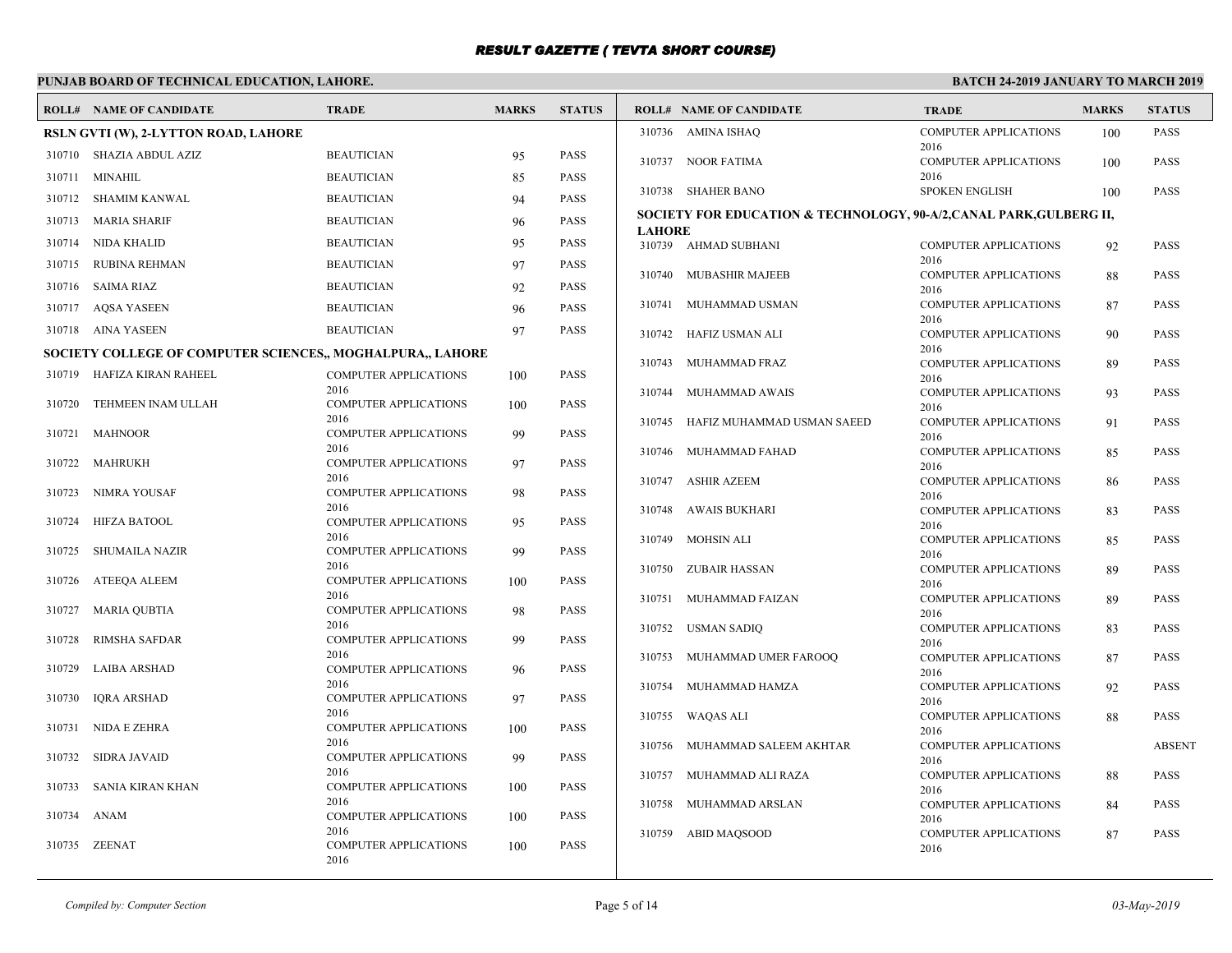# **PUNJAB BOARD OF TECHNICAL EDUCATION, LAHORE.**

|        | <b>ROLL# NAME OF CANDIDATE</b>                                | <b>TRADE</b>                         | <b>MARKS</b> | <b>STATUS</b> |        | <b>ROLL# NAME OF CANDIDATE</b>          | <b>TRADE</b>                         | <b>MARKS</b> | <b>STATUS</b> |
|--------|---------------------------------------------------------------|--------------------------------------|--------------|---------------|--------|-----------------------------------------|--------------------------------------|--------------|---------------|
| 310760 | <b>GHULAM ABBAS</b>                                           | <b>COMPUTER APPLICATIONS</b><br>2016 | 87           | <b>PASS</b>   |        | 310784 MUHAMMAD ABDULLAH                | <b>COMPUTER APPLICATIONS</b><br>2016 | 90           | <b>PASS</b>   |
| 310761 | KASHIF SALAH UD DIN                                           | <b>COMPUTER APPLICATIONS</b><br>2016 | 88           | <b>PASS</b>   | 310785 | MUHAMMAD QASIR NADEEM                   | <b>COMPUTER APPLICATIONS</b><br>2016 | 94           | <b>PASS</b>   |
| 310762 | SARFARAZ AHMAD                                                | <b>COMPUTER APPLICATIONS</b><br>2016 | 87           | <b>PASS</b>   | 310786 | REHAN HAMZA                             | <b>COMPUTER APPLICATIONS</b><br>2016 | 94           | <b>PASS</b>   |
| 310763 | <b>AMIR BIN MUNIR</b>                                         | <b>COMPUTER APPLICATIONS</b><br>2016 | 84           | <b>PASS</b>   |        | 310787 YASIR ALI                        | <b>COMPUTER APPLICATIONS</b><br>2016 | 92           | <b>PASS</b>   |
| 310764 | ALI HAIDER                                                    | <b>COMPUTER APPLICATIONS</b><br>2016 | 84           | <b>PASS</b>   | 310788 | TAHIR SHAHZAD AZAM                      | <b>COMPUTER APPLICATIONS</b><br>2016 | 90           | <b>PASS</b>   |
| 310765 | <b>DANIYAL FAROOQ</b>                                         | <b>COMPUTER APPLICATIONS</b><br>2016 | 87           | PASS          | 310789 | AMAR SHEHZAD                            | <b>COMPUTER APPLICATIONS</b><br>2016 | 89           | <b>PASS</b>   |
| 310766 | ZUNAIRA                                                       | <b>COMPUTER APPLICATIONS</b><br>2016 | 88           | <b>PASS</b>   |        | 310790 SAQLAIN IMTIAZ                   | <b>COMPUTER APPLICATIONS</b><br>2016 | 89           | <b>PASS</b>   |
| 310767 | HAFIZ MUHAMMAD SALEEM KHAN                                    | <b>COMPUTER APPLICATIONS</b><br>2016 | 85           | <b>PASS</b>   |        | 310791 ALI RAZA                         | <b>COMPUTER APPLICATIONS</b><br>2016 | 90           | <b>PASS</b>   |
| 310768 | <b>ABDUL REHMAN</b>                                           | <b>COMPUTER APPLICATIONS</b>         | 87           | <b>PASS</b>   |        | 310792 HASSAN ALI                       | AUTOCAD 2016                         | 95           | <b>PASS</b>   |
| 310769 | MUHAMMAD TEMOOR                                               | 2016<br>COMPUTER APPLICATIONS        | 84           | <b>PASS</b>   | 310793 | MUHAMMAD HASNAIN                        | <b>AUTOCAD 2016</b>                  | 92           | <b>PASS</b>   |
|        |                                                               | 2016                                 |              |               | 310794 | <b>SHOAIB HASSAN</b>                    | AUTOCAD 2016                         |              | <b>ABSENT</b> |
| 310770 | MUHAMMAD SADIQ                                                | <b>COMPUTER APPLICATIONS</b><br>2016 | 91           | <b>PASS</b>   | 310795 | MUHAMMAD BILAL HASHMAT<br><b>RATALA</b> | <b>AUTOCAD 2016</b>                  | 92           | PASS          |
| 310771 | HAFIZ MUHAMMAD NAEEM                                          | COMPUTER APPLICATIONS<br>2016        | 90           | <b>PASS</b>   |        | 310796 ADNAN RAUF                       | AUTOCAD 2016                         | 91           | <b>PASS</b>   |
| 310772 | <b>HAMID IMTIAZ</b>                                           | <b>COMPUTER APPLICATIONS</b>         | 91           | <b>PASS</b>   | 310797 | <b>SULEMAN KHALID</b>                   | AUTOCAD 2016                         | 92           | <b>PASS</b>   |
| 310773 | <b>UMAIR IDREES</b>                                           | 2016<br>COMPUTER APPLICATIONS        | 93           | <b>PASS</b>   | 310798 | MUHAMMAD HASSAN                         | AUTOCAD 2016                         | 93           | <b>PASS</b>   |
|        |                                                               | 2016                                 |              |               | 310799 | MUHAMMAD AHTISHAM                       | AUTOCAD 2016                         | 94           | <b>PASS</b>   |
| 310774 | MUHAMMAD TALHA                                                | <b>COMPUTER APPLICATIONS</b><br>2016 | 84           | PASS          | 310800 | SIKANDAR BAIG                           | AUTOCAD 2016                         | 96           | <b>PASS</b>   |
| 310775 | USMAN SARWAR                                                  | COMPUTER APPLICATIONS                | 88           | <b>PASS</b>   | 310801 | <b>RAEES ABBAS</b>                      | AUTOCAD 2016                         | 91           | <b>PASS</b>   |
| 310776 | MUHAMMAD USMAN                                                | 2016<br>COMPUTER APPLICATIONS        | 81           | PASS          | 310802 | JAVID IQBAL                             | AUTOCAD 2016                         | 93           | <b>PASS</b>   |
|        |                                                               | 2016                                 |              |               | 310803 | MUHAMMAD ISHTIAQ                        | AUTOCAD 2016                         | 92           | <b>PASS</b>   |
| 310777 | MUHAMMAD ASIF SIDDIQUE                                        | <b>COMPUTER APPLICATIONS</b><br>2016 | 91           | <b>PASS</b>   | 310804 | MUHAMMAD UMAIR ASEF                     | AUTOCAD 2016                         | 91           | <b>PASS</b>   |
| 310778 | MUHAMMAD MOHSIN AYUB                                          | <b>COMPUTER APPLICATIONS</b>         | 80           | PASS          | 310805 | <b>SOHAIL SAFDAR</b>                    | AUTOCAD 2016                         | 92           | <b>PASS</b>   |
| 310779 | ABIDA SADIQ                                                   | 2016<br><b>COMPUTER APPLICATIONS</b> | 83           | <b>PASS</b>   | 310806 | <b>ABDUL WAHID</b>                      | <b>AUTOCAD 2016</b>                  | 94           | PASS          |
|        |                                                               | 2016                                 |              |               | 310807 | <b>USMAN FAROOQ</b>                     | AUTOCAD 2016                         | 90           | <b>PASS</b>   |
|        | ALI COLLEGE OF TECHNOLOGY,, FATTEH PUR ROAD,, KAROR LAL ESAN  |                                      |              |               | 310808 | <b>ADEEL ARSLAN</b>                     | AUTOCAD 2016                         | 91           | <b>PASS</b>   |
|        | 310780 SHAHID ABBAS                                           | <b>SAFETY OFFICER</b>                | 99           | <b>PASS</b>   | 310809 | ALI MURTAZA                             | AUTOCAD 2016                         | 87           | <b>PASS</b>   |
|        | AL-MUSTAFA TECHNICAL COLLEGE, NEAR FAISAL BANK, RAILWAY ROAD, |                                      |              |               | 310810 | MUHAMMAD HASNAT ZAFAR                   | AUTOCAD 2016                         | 90           | <b>PASS</b>   |
|        | MANDI BAHAUDDIN, MANDI BAHAUDDIN<br>310781 MUHAMMAD ARBAAB    | <b>AUTOCAD 2016</b>                  | 94           | <b>PASS</b>   |        | 310811 MUZAMEL FAROOQ                   | <b>AUTOCAD 2016</b>                  |              | <b>ABSENT</b> |
| 310782 | <b>ABDUL QUDDOOS</b>                                          | AUTOCAD 2016                         | 92           | PASS          |        | 310812 KHAWAJA ABDUL SAMAD              | AUTOCAD 2016                         | 93           | <b>PASS</b>   |
| 310783 | <b>ANEES HAIDER</b>                                           | <b>COMPUTER APPLICATIONS</b>         | 94           | <b>PASS</b>   | 310813 | <b>MUZAHIR HUSSAIN</b>                  | AUTOCAD 2016                         | 94           | <b>PASS</b>   |
|        |                                                               | 2016                                 |              |               |        | 310814 MUHAMMAD HASNAIN INAYAT          | <b>AUTOCAD 2016</b>                  | 95           | <b>PASS</b>   |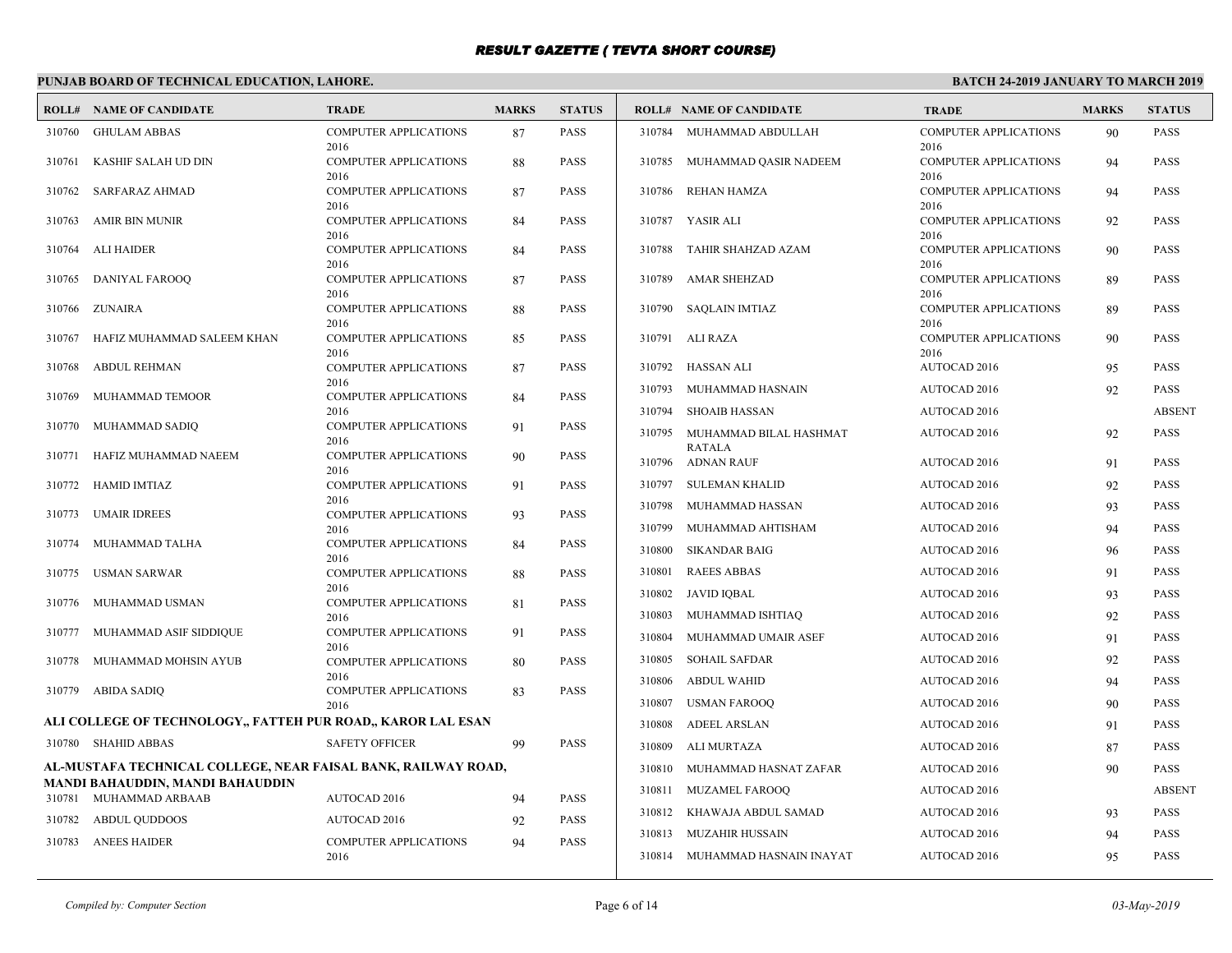# **PUNJAB BOARD OF TECHNICAL EDUCATION, LAHORE.**

|        | <b>ROLL# NAME OF CANDIDATE</b>                                | <b>TRADE</b>                                 | <b>MARKS</b> | <b>STATUS</b> | <b>ROLL# NAME OF CANDIDATE</b>  |                                                                     | <b>TRADE</b>                         | <b>MARKS</b> | <b>STATUS</b> |
|--------|---------------------------------------------------------------|----------------------------------------------|--------------|---------------|---------------------------------|---------------------------------------------------------------------|--------------------------------------|--------------|---------------|
|        | COTTAGE,, NAMMAL, NEAR DHOKE MASTIAL, 35 KILOMETTER, MIANWALI |                                              |              |               | 310842 ASIF UMAIR               |                                                                     | SAFETY INSPECTOR 2016                | 92           | <b>PASS</b>   |
|        | 310815 ABDUL BASIT                                            | <b>COMPUTER APPLICATIONS</b>                 | 83           | <b>PASS</b>   |                                 | <b>GOVERNMENT VOCATIONAL TRAINING INSTITUTE FOR WOMEN, MOHALLAH</b> |                                      |              |               |
|        | 310816 MUHAMMAD WAQAS                                         | 2016<br><b>COMPUTER APPLICATIONS</b><br>2016 | 85           | PASS          | 310843 ZARMINA BIBI             | SHERMAN KHEL STREET INAMULLAH KHAN, MIANWALI                        | <b>COMPUTER APPLICATIONS</b><br>2016 | 99           | <b>PASS</b>   |
|        | 310817 AHMAD NAWAZ                                            | <b>COMPUTER APPLICATIONS</b><br>2016         | 83           | <b>PASS</b>   | 310844 SALMA PERVEEN            |                                                                     | <b>COMPUTER APPLICATIONS</b><br>2016 | 96           | <b>PASS</b>   |
| 310818 | <b>BILAL AHMAD</b>                                            | COMPUTER APPLICATIONS<br>2016                | 88           | <b>PASS</b>   | 310845 MONEEBA GULL             |                                                                     | <b>COMPUTER APPLICATIONS</b><br>2016 | 99           | <b>PASS</b>   |
| 310819 | ZEESHAN MALIK                                                 | <b>COMPUTER APPLICATIONS</b><br>2016         | 85           | <b>PASS</b>   | 310846 SANIA PERVEEN            |                                                                     | <b>COMPUTER APPLICATIONS</b><br>2016 | 98           | <b>PASS</b>   |
| 310820 | MUHAMMAD DANISH                                               | <b>COMPUTER APPLICATIONS</b><br>2016         | 86           | <b>PASS</b>   | 310847<br>ASMA ASHRAF           |                                                                     | <b>COMPUTER APPLICATIONS</b><br>2016 | 99           | <b>PASS</b>   |
| 310821 | MUHAMMAD FAISAL SHEHZAD                                       | <b>COMPUTER APPLICATIONS</b><br>2016         | 87           | PASS          | SUMAYYA ALI<br>310848           |                                                                     | <b>COMPUTER APPLICATIONS</b><br>2016 | 95           | <b>PASS</b>   |
| 310822 | KHURRAM SHEHZAD                                               | <b>COMPUTER APPLICATIONS</b><br>2016         | 85           | <b>PASS</b>   | REHANA KHATOON<br>310849        |                                                                     | <b>COMPUTER APPLICATIONS</b><br>2016 | 97           | <b>PASS</b>   |
| 310823 | NOOR MUHAMMAD                                                 | <b>COMPUTER APPLICATIONS</b><br>2016         | 79           | <b>PASS</b>   | 310850<br><b>SADAF PERVEEN</b>  |                                                                     | <b>COMPUTER APPLICATIONS</b><br>2016 | 96           | <b>PASS</b>   |
| 310824 | MUHAMMAD JUNAID                                               | <b>COMPUTER APPLICATIONS</b><br>2016         | 85           | <b>PASS</b>   | 310851<br>RAFIA HASHMAT         |                                                                     | <b>COMPUTER APPLICATIONS</b><br>2016 | 95           | <b>PASS</b>   |
| 310825 | MUHAMMAD AAQIB                                                | <b>COMPUTER APPLICATIONS</b><br>2016         | 84           | <b>PASS</b>   | KAINAT FATIMA<br>310852         |                                                                     | <b>COMPUTER APPLICATIONS</b><br>2016 | 98           | <b>PASS</b>   |
| 310826 | MUHAMMAD IRFAN                                                | <b>COMPUTER APPLICATIONS</b><br>2016         | 91           | <b>PASS</b>   | 310853 SADIA JAVED              |                                                                     | <b>COMPUTER APPLICATIONS</b><br>2016 | 99           | <b>PASS</b>   |
| 310827 | AFAQ AHMAD                                                    | <b>COMPUTER APPLICATIONS</b><br>2016         | 86           | <b>PASS</b>   |                                 | <b>GOVERNMENT TECHNICAL TRAINING CENTRE (FEMALE), , PIPLAN</b>      |                                      |              |               |
| 310828 | KAMRAN RASOOL                                                 | <b>COMPUTER APPLICATIONS</b>                 | 92           | <b>PASS</b>   | 310854 BUSHRA QADIR             |                                                                     | <b>HAND EMBROIDERY</b>               | 86           | <b>PASS</b>   |
| 310829 | MUHAMMAD ISHFAO                                               | 2016<br><b>COMPUTER APPLICATIONS</b>         | 79           | <b>PASS</b>   | 310855 LUBNA SATTAR             |                                                                     | <b>HAND EMBROIDERY</b>               | 89           | <b>PASS</b>   |
|        |                                                               | 2016                                         |              |               | SHUMAILA KANWAL<br>310856       |                                                                     | <b>HAND EMBROIDERY</b>               | 85           | <b>PASS</b>   |
|        | DR. A.Q. KHAN INSTITUTE OF TECHNOLOGY, M.M ROAD, MIANWALI     |                                              |              |               | 310857<br><b>IRSHAD JAVED</b>   |                                                                     | <b>HAND EMBROIDERY</b>               | 93           | <b>PASS</b>   |
|        | 310830 ZAHID KHAN                                             | SAFETY INSPECTOR 2016                        | 90           | <b>PASS</b>   | 310858<br><b>HAMEEDA BIBI</b>   |                                                                     | <b>HAND EMBROIDERY</b>               | 92           | <b>PASS</b>   |
| 310831 | <b>NAVEED AHMAD</b>                                           | SAFETY INSPECTOR 2016                        | 89           | <b>PASS</b>   | 310859<br><b>MAHNOOR BIBI</b>   |                                                                     | <b>HAND EMBROIDERY</b>               | 92           | <b>PASS</b>   |
| 310832 | MUHAMMAD HAFEEZ                                               | SAFETY INSPECTOR 2016                        | 94           | <b>PASS</b>   | <b>SHAZIA IQBAL</b><br>310860   |                                                                     | HAND EMBROIDERY                      | 91           | <b>PASS</b>   |
| 310833 | MUHAMMAD WASIM                                                | SAFETY INSPECTOR 2016                        | 92           | PASS          | 310861<br><b>RIMSHA FAREED</b>  |                                                                     | <b>HAND EMBROIDERY</b>               | 81           | <b>PASS</b>   |
| 310834 | SHAHID IOBAL                                                  | SAFETY INSPECTOR 2016                        | 91           | <b>PASS</b>   | <b>AQSA SHAHEEN</b><br>310862   |                                                                     | HAND EMBROIDERY                      | 95           | <b>PASS</b>   |
| 310835 | MUHAMMAD MEHBOOB                                              | SAFETY INSPECTOR 2016                        | 92           | <b>PASS</b>   | 310863 ANAM LIAQAT              |                                                                     | HAND EMBROIDERY                      | 94           | <b>PASS</b>   |
| 310836 | ZAFARULLAH KHAN                                               | <b>SAFETY INSPECTOR 2016</b>                 | 90           | <b>PASS</b>   | <b>RAHEELA NIAZI</b><br>310864  |                                                                     | HAND EMBROIDERY                      |              | <b>ABSENT</b> |
| 310837 | <b>SHAMAOON MASIH</b>                                         | SAFETY INSPECTOR 2016                        |              | <b>ABSENT</b> | 310865<br><b>TASLEEM AKHTAR</b> |                                                                     | <b>HAND EMBROIDERY</b>               | 90           | <b>PASS</b>   |
| 310838 | <b>GULFAM BHATTI</b>                                          | <b>SAFETY INSPECTOR 2016</b>                 |              | <b>ABSENT</b> | 310866 SHEHNAZ BIBI             |                                                                     | HAND EMBROIDERY                      |              | <b>ABSENT</b> |
| 310839 | MUHAMMAD SHARIF                                               | SAFETY INSPECTOR 2016                        | 90           | PASS          |                                 | MS TECHNICAL TRAINING INSTITUTE, HAMZA HOUSE MAIN STREET GALAXY     |                                      |              |               |
| 310840 | ASIF IQBAL                                                    | <b>SAFETY INSPECTOR 2016</b>                 | 93           | <b>PASS</b>   | TOWN, BOSAN ROAD, MULTAN        |                                                                     |                                      |              |               |
|        | 310841 MUHAMMAD ZESHAN                                        | SAFETY INSPECTOR 2016                        | 93           | <b>PASS</b>   | 310867 HAMAD                    |                                                                     | <b>BEAUTICIAN</b>                    | 91           | <b>PASS</b>   |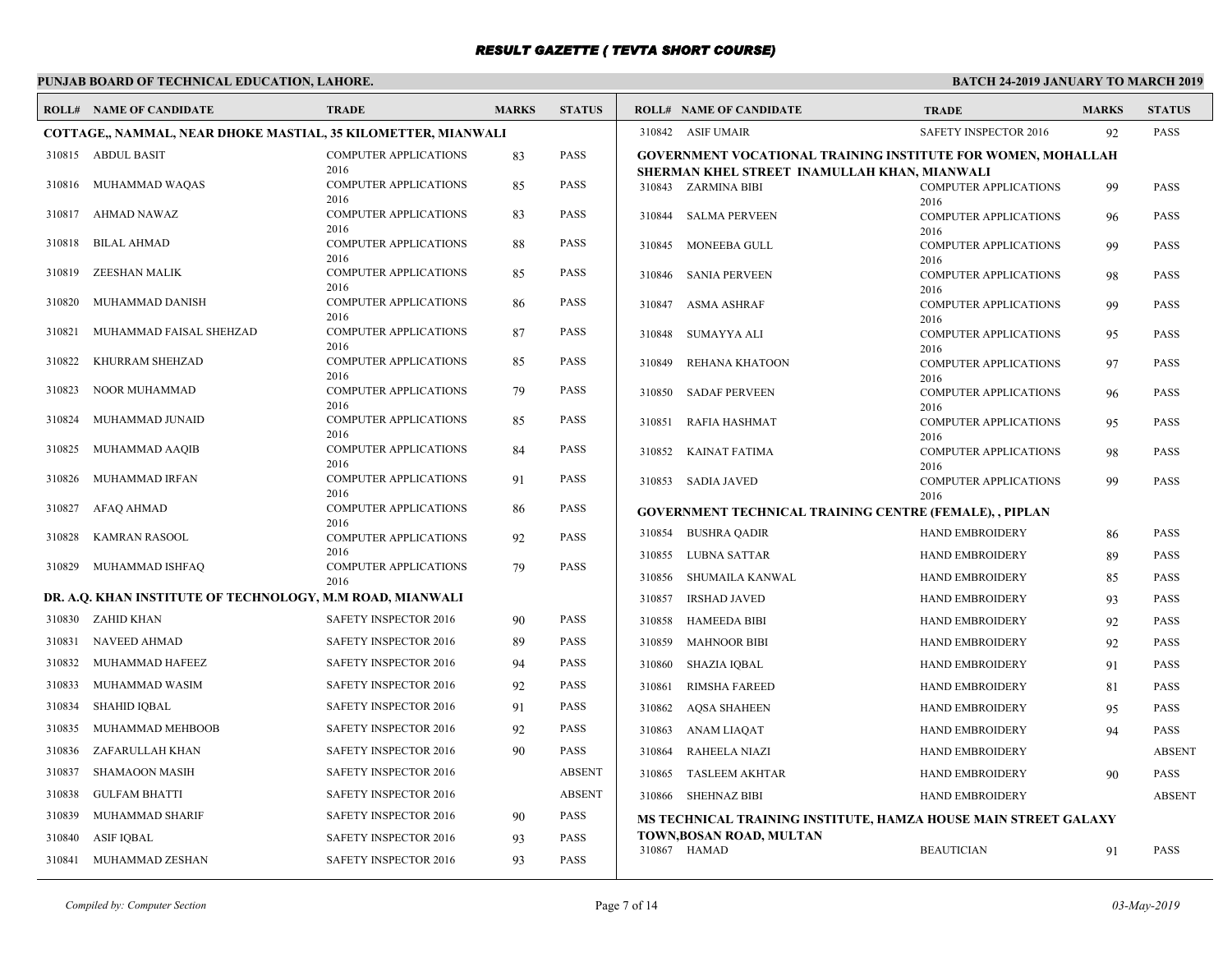# **PUNJAB BOARD OF TECHNICAL EDUCATION, LAHORE.**

|                   | <b>ROLL# NAME OF CANDIDATE</b>                                                          | <b>TRADE</b>                         | <b>MARKS</b> | <b>STATUS</b> |        | <b>ROLL# NAME OF CANDIDATE</b> | <b>TRADE</b>                                 | <b>MARKS</b> | <b>STATUS</b> |
|-------------------|-----------------------------------------------------------------------------------------|--------------------------------------|--------------|---------------|--------|--------------------------------|----------------------------------------------|--------------|---------------|
| 310868            | <b>IORA FATIMA</b>                                                                      | <b>BEAUTICIAN</b>                    | 91           | PASS          | 310894 | SHAHZAD HUSNAIN                | <b>COMPUTER APPLICATIONS</b>                 |              | <b>ABSENT</b> |
| 310869            | <b>SAIMA BIBI</b>                                                                       | <b>BEAUTICIAN</b>                    | 92           | <b>PASS</b>   |        | 310895 NAVEED AHMAD            | 2016<br><b>COMPUTER APPLICATIONS</b>         | 74           | <b>PASS</b>   |
| 310870            | <b>ASIA BIBI</b>                                                                        | <b>BEAUTICIAN</b>                    | 92           | <b>PASS</b>   |        |                                | 2016                                         |              |               |
| 310871            | <b>QUAIRAT ABDUL QADIR</b>                                                              | <b>BEAUTICIAN</b>                    | 88           | <b>PASS</b>   | 310896 | MUHAMMAD ILYAS                 | <b>COMPUTER APPLICATIONS</b><br>2016         |              | <b>ABSENT</b> |
| 310872            | NAGINA IMTIAZ                                                                           | <b>BEAUTICIAN</b>                    | 92           | <b>PASS</b>   | 310897 | WAQAS MUSHTAQ                  | <b>COMPUTER APPLICATIONS</b>                 | 75           | <b>PASS</b>   |
| 310873            | <b>FARAH SOBIA</b>                                                                      | <b>BEAUTICIAN</b>                    | 90           | <b>PASS</b>   | 310898 | MUHAMMAD ABU BAKAR             | 2016<br><b>COMPUTER APPLICATIONS</b>         |              | <b>ABSENT</b> |
| 310874            | <b>SOBIA ASLAM</b>                                                                      | <b>BEAUTICIAN</b>                    | 92           | PASS          |        |                                | 2016                                         |              |               |
| 310875            | SAIMA                                                                                   | <b>BEAUTICIAN</b>                    | 92           | PASS          | 310899 | <b>ABDUL WAHAB</b>             | COMPUTER APPLICATIONS                        | 66           | <b>PASS</b>   |
|                   | PRIME COLLEGE INFORMATION TECHNOLOGY, 50-SHAFI TOWN, SHAHBAZPUR<br>ROAD, RAHIM YAR KHAN |                                      |              |               | 310900 | FAIZ MUHAMMAD                  | 2016<br><b>COMPUTER APPLICATIONS</b><br>2016 | 68           | <b>PASS</b>   |
|                   | 310876 USMAN SHAFIQ                                                                     | COMPUTER APPLICATIONS<br>2016        | 90           | <b>PASS</b>   | 310901 | SHAHZAIB ANWAR                 | <b>COMPUTER APPLICATIONS</b><br>2016         | 82           | <b>PASS</b>   |
| 310877            | ZAFAR IQBAL                                                                             | <b>COMPUTER APPLICATIONS</b><br>2016 | 91           | <b>PASS</b>   | 310902 | MUSTENSAR HUSSAIN              | <b>COMPUTER APPLICATIONS</b><br>2016         |              | <b>ABSENT</b> |
| 310878            | DANYAL ZAFAR                                                                            | <b>COMPUTER APPLICATIONS</b><br>2016 | 91           | <b>PASS</b>   | 310903 | MUSSAWAR JADOON                | <b>COMPUTER APPLICATIONS</b><br>2016         | 70           | <b>PASS</b>   |
| 310879            | <b>ALTAF HUSSAIN</b>                                                                    | COMPUTER APPLICATIONS<br>2016        | 87           | PASS          | 310904 | MUHAMMAD HASSAN                | <b>COMPUTER APPLICATIONS</b><br>2016         | 71           | <b>PASS</b>   |
| 310880            | <b>DUR E NAJAF</b>                                                                      | <b>COMPUTER APPLICATIONS</b><br>2016 | 90           | <b>PASS</b>   | 310905 | RIMSHA ISHFAO                  | <b>COMPUTER APPLICATIONS</b><br>2016         | 71           | <b>PASS</b>   |
| 310881            | <b>MANZOOR AHMAD</b>                                                                    | <b>COMPUTER APPLICATIONS</b><br>2016 | 93           | <b>PASS</b>   | 310906 | <b>ANEES KHURSHID</b>          | <b>COMPUTER APPLICATIONS</b><br>2016         |              | <b>ABSENT</b> |
| 310882            | ARSLAN HUSSAIN                                                                          | WEB DESIGNING 2016                   | 91           | PASS          | 310907 | HASEEB ALI                     | <b>COMPUTER APPLICATIONS</b>                 | 75           | <b>PASS</b>   |
| 310883            | <b>MASOOD AHMAD</b>                                                                     | WEB DESIGNING 2016                   | 90           | <b>PASS</b>   | 310908 | MUHAMMAD USMAN NADEEM          | 2016<br><b>COMPUTER APPLICATIONS</b>         | 73           | <b>PASS</b>   |
| 310884            | <b>MARYAM SAEED</b>                                                                     | WEB DESIGNING 2016                   | 92           | PASS          |        |                                | 2016                                         |              |               |
|                   | GOVERNMENT INSTITUTE OF INFORMATION TECHNOLOGY, KOHATI BAZAR,,                          |                                      |              |               | 310909 | <b>OSAMA SHAKEEL</b>           | <b>COMPUTER APPLICATIONS</b><br>2016         | 70           | <b>PASS</b>   |
| <b>RAWALPINDI</b> | 310885 MUHAMMAD ABDULLAH                                                                | COMPUTER APPLICATIONS                |              | PASS          | 310910 | SALEEM AHMAD                   | <b>COMPUTER APPLICATIONS</b>                 | 67           | <b>PASS</b>   |
|                   |                                                                                         | 2016                                 | 54           |               |        | 310911 NAUMAN AKRAM            | 2016<br><b>COMPUTER APPLICATIONS</b>         |              | <b>ABSENT</b> |
| 310886            | MUHAMMAD FAIZAN                                                                         | <b>COMPUTER APPLICATIONS</b><br>2016 |              | <b>ABSENT</b> |        | 310912 MUHAMMAD NOUMAN ZAFAR   | 2016<br><b>COMPUTER APPLICATIONS</b>         | 69           | <b>PASS</b>   |
| 310887            | MUHAMMAD NAQASH                                                                         | <b>COMPUTER APPLICATIONS</b>         | .57          | PASS          |        |                                | 2016                                         |              |               |
| 310888            | MALIK NALAIN HUSSAIN PARACHA                                                            | 2016<br><b>COMPUTER APPLICATIONS</b> | 86           | PASS          |        | 310913 DANIYAL RUBBANI         | <b>COMPUTER APPLICATIONS</b><br>2016         | 75           | <b>PASS</b>   |
|                   |                                                                                         | 2016                                 |              |               |        | 310914 AHSAN RASHEED           | <b>COMPUTER APPLICATIONS</b>                 | 79           | <b>PASS</b>   |
| 310889            | SADIA                                                                                   | <b>COMPUTER APPLICATIONS</b><br>2016 | 71           | <b>PASS</b>   |        | 310915 MUNEEB JAVED            | 2016<br><b>COMPUTER APPLICATIONS</b>         |              | <b>PASS</b>   |
| 310890            | MUHAMMAD MUZAMMIL LASHARI                                                               | <b>COMPUTER APPLICATIONS</b>         | 72           | <b>PASS</b>   |        |                                | 2016                                         | 72           |               |
| 310891            | MUHAMMAD TANZIL UR REHMAN                                                               | 2016<br>COMPUTER APPLICATIONS        | 80           | <b>PASS</b>   | 310916 | HUSNAIN MEHMOOD                | <b>COMPUTER APPLICATIONS</b><br>2016         | 65           | <b>PASS</b>   |
| 310892            | <b>UMAR KHATAB</b>                                                                      | 2016<br><b>COMPUTER APPLICATIONS</b> |              | PASS          |        | 310917 NABEELA HAMEED          | <b>COMPUTER APPLICATIONS</b>                 | 79           | <b>PASS</b>   |
|                   |                                                                                         | 2016                                 | 67           |               |        | 310918 MUHAMMAD RAYYAN         | 2016<br>COMPUTER APPLICATIONS                | 69           | <b>PASS</b>   |
| 310893            | USMAN MASOOD                                                                            | <b>COMPUTER APPLICATIONS</b><br>2016 | 60           | <b>PASS</b>   |        |                                | 2016                                         |              |               |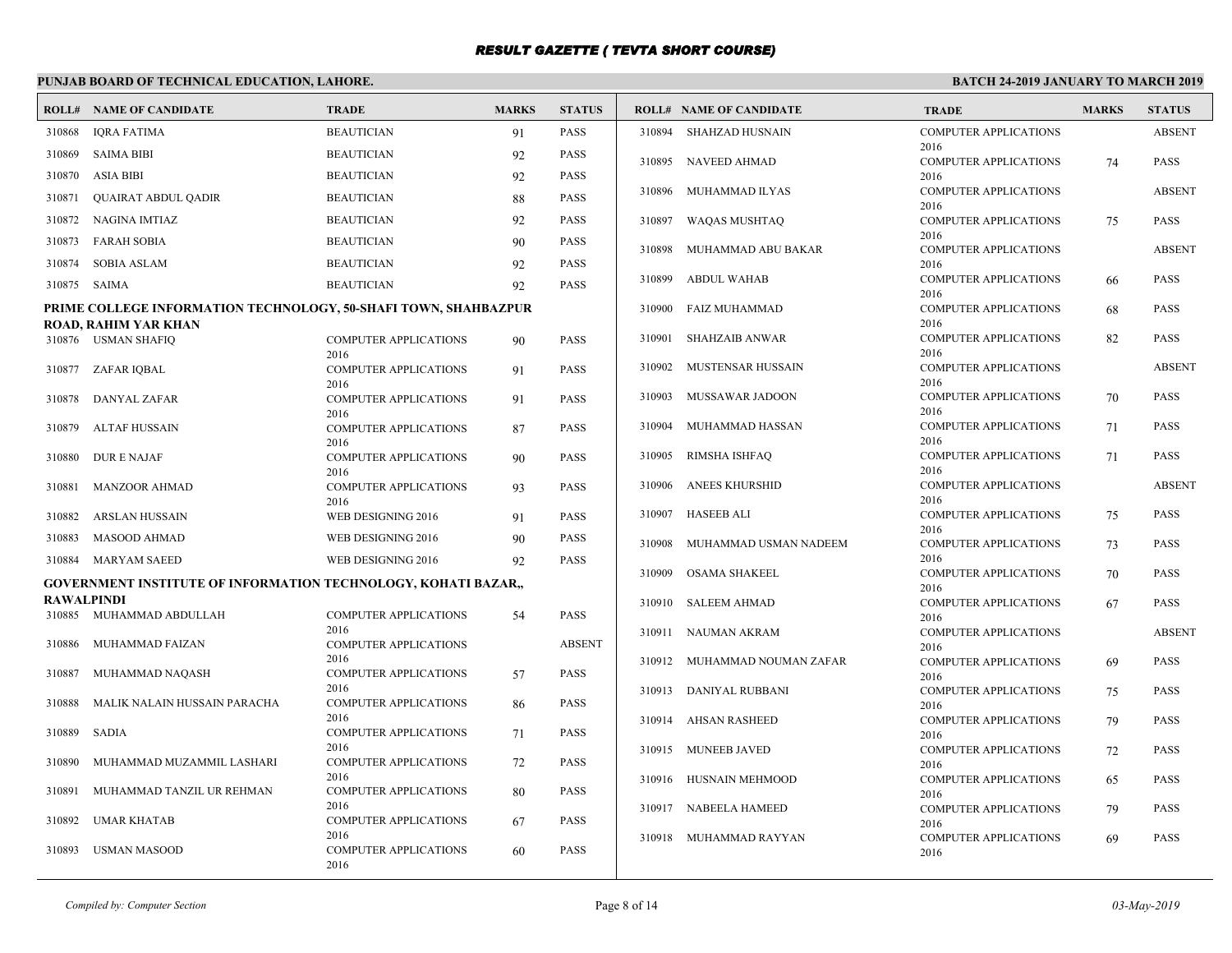# **PUNJAB BOARD OF TECHNICAL EDUCATION, LAHORE.**

 $\Gamma$ 

|        | <b>ROLL# NAME OF CANDIDATE</b>   | <b>TRADE</b>                         | <b>MARKS</b> | <b>STATUS</b> |                   | <b>ROLL# NAME OF CANDIDATE</b>                                                      | <b>TRADE</b>                         | <b>MARKS</b> | <b>STATUS</b> |
|--------|----------------------------------|--------------------------------------|--------------|---------------|-------------------|-------------------------------------------------------------------------------------|--------------------------------------|--------------|---------------|
| 310919 | ZUBAIR KHAN                      | <b>COMPUTER APPLICATIONS</b><br>2016 | 72           | <b>PASS</b>   |                   | PAK EMIRATES POLYTECHNIC INSTITUTE, EMIRATES BUILDING I.J.P ROAD                    |                                      |              |               |
| 310920 | <b>UMAIR AHMAD</b>               | <b>COMPUTER APPLICATIONS</b><br>2016 | 78           | <b>PASS</b>   |                   | NEAR KOHISTAN BUS TERMINAL,PEER WADHI MORE, RAWALPINDI<br>310944 MUHAMMAD BIN QASIM | <b>SAFETY OFFICER</b>                | 82           | <b>PASS</b>   |
| 310921 | HASNAIN MEHMOOD                  | <b>COMPUTER APPLICATIONS</b>         |              | <b>ABSENT</b> |                   | 310945 AHTISHAM UL HASSAN                                                           | <b>SAFETY OFFICER</b>                |              | <b>ABSENT</b> |
| 310922 | <b>ROBEENA HAMEED</b>            | 2016<br><b>COMPUTER APPLICATIONS</b> |              | <b>PASS</b>   | 310946            | <b>SAQIB PERVAIZ</b>                                                                | <b>SAFETY OFFICER</b>                | 86           | <b>PASS</b>   |
|        |                                  | 2016                                 | 78           |               | 310947            | SH HAMZA SHAKEEL                                                                    | <b>SAFETY OFFICER</b>                | 80           | <b>PASS</b>   |
| 310923 | HASSAN ALI MIRZA                 | <b>COMPUTER APPLICATIONS</b><br>2016 | -66          | PASS          | 310948            | <b>KAMRAN MAZAM</b>                                                                 | AUTOCAD 2016                         | 78           | <b>PASS</b>   |
| 310924 | MUHAMMAD HASHIM SHERAZ           | <b>COMPUTER APPLICATIONS</b>         | 90           | <b>PASS</b>   | 310949            | AHITSHAM KHALID                                                                     | AUTOCAD 2016                         | 86           | <b>PASS</b>   |
|        |                                  | 2016                                 |              |               | 310950            | <b>EMMAD RAZZAQ</b>                                                                 | AUTOCAD 2016                         | 84           | <b>PASS</b>   |
| 310925 | HUNIA SHIEKH                     | <b>COMPUTER APPLICATIONS</b><br>2016 | 77           | <b>PASS</b>   | 310951            | SYED SHUJAAT ALI                                                                    | AUTOCAD 2016                         | 89           | <b>PASS</b>   |
|        | 310926 FIZA SHAHID               | <b>COMPUTER APPLICATIONS</b>         |              | <b>ABSENT</b> | 310952            | AMIR MUSHTAQ                                                                        | AUTOCAD 2016                         | 85           | <b>PASS</b>   |
| 310927 | MUHAMMAD FAIZAN                  | 2016<br><b>COMPUTER APPLICATIONS</b> | 80           | <b>PASS</b>   | 310953            | <b>SHAHAB ABBASI</b>                                                                | AUTOCAD 2016                         | 79           | <b>PASS</b>   |
|        |                                  | 2016                                 |              |               | 310954            | MUHAMMAD USAMA                                                                      | AUTOCAD 2016                         | 91           | <b>PASS</b>   |
| 310928 | RABAIL UN NISA                   | COMPUTER APPLICATIONS<br>2016        | 83           | <b>PASS</b>   | 310955            | <b>HAIDER ALI</b>                                                                   | AUTOCAD 2016                         | 78           | <b>PASS</b>   |
| 310929 | <b>TAHIRA KHAN</b>               | <b>COMPUTER APPLICATIONS</b>         | 80           | <b>PASS</b>   | 310956            | <b>UBAID SAEED</b>                                                                  | AUTOCAD 2016                         | 86           | <b>PASS</b>   |
| 310930 | MUHAMMAD ATIQUE                  | 2016<br><b>COMPUTER APPLICATIONS</b> | 81           | <b>PASS</b>   | 310957            | SHAHZAIB AHMED KHAN                                                                 | AUTOCAD 2016                         | 79           | <b>PASS</b>   |
|        |                                  | 2016                                 |              |               |                   | 310958 SOHAIL IQBAL                                                                 | AUTOCAD 2016                         | 77           | <b>PASS</b>   |
| 310931 | <b>AHMED HASSAN</b>              | COMPUTER APPLICATIONS<br>2016        |              | <b>ABSENT</b> | 310959            | <b>MAJEED ALAM</b>                                                                  | AUTOCAD 2016                         | 81           | <b>PASS</b>   |
| 310932 | ATTIQ UR REHMAN QURESHI          | <b>COMPUTER APPLICATIONS</b>         | 86           | <b>PASS</b>   | 310960            | MUHAMMAD RAHEEL ASHRAF                                                              | AUTOCAD 2016                         | 84           | <b>PASS</b>   |
| 310933 | SYED GHUFRAN HAIDER              | 2016<br><b>COMPUTER APPLICATIONS</b> |              | <b>PASS</b>   | 310961            | USAMSA ALI MIRZA                                                                    | AUTOCAD 2016                         | 77           | <b>PASS</b>   |
|        |                                  | 2016                                 | 76           |               | 310962            | MUHAMMAD WAQAS                                                                      | AUTOCAD 2016                         | 86           | <b>PASS</b>   |
| 310934 | SYED MUHAMMAD ALI SHAH           | <b>COMPUTER APPLICATIONS</b><br>2016 | 84           | <b>PASS</b>   | 310963            | MUHAMMAD HARIS ALI                                                                  | AUTOCAD 2016                         | 91           | <b>PASS</b>   |
| 310935 | ZEESHAN SAFDAR                   | <b>COMPUTER APPLICATIONS</b>         |              | <b>ABSENT</b> |                   | 310964 USAMA ZAFAR                                                                  | AUTOCAD 2016                         | 80           | <b>PASS</b>   |
|        |                                  | 2016                                 |              |               |                   | TROOPS FAMILY WELFARE CENTRE III, SECOND BRIGADE WESTRIDGE II,                      |                                      |              |               |
| 310936 | HAMZA TARIQ                      | <b>COMPUTER APPLICATIONS</b><br>2016 |              | <b>ABSENT</b> | <b>RAWALPINDI</b> |                                                                                     |                                      |              |               |
| 310937 | MUHAMMAD SOHAIL ABBASI           | COMPUTER APPLICATIONS                |              | <b>ABSENT</b> |                   | 310965 IQRA JABEEN                                                                  | <b>COMPUTER APPLICATIONS</b><br>2016 | 84           | <b>PASS</b>   |
| 310938 | <b>SHAHZAIB ABBASI</b>           | 2016<br><b>COMPUTER APPLICATIONS</b> | 84           | <b>PASS</b>   |                   | 310966 TEHMINA SHOUKAT                                                              | <b>COMPUTER APPLICATIONS</b>         | 79           | <b>PASS</b>   |
| 310939 | <b>SYED NAYYER ABBAS</b>         | 2016<br><b>COMPUTER APPLICATIONS</b> | 83           | <b>PASS</b>   |                   | 310967 SANIA BIBI                                                                   | 2016<br><b>COMPUTER APPLICATIONS</b> | 93           | <b>PASS</b>   |
|        |                                  | 2016                                 |              |               |                   |                                                                                     | 2016                                 |              |               |
| 310940 | MUHAMMAD HASEEB IJAZ             | <b>COMPUTER APPLICATIONS</b><br>2016 | 86           | <b>PASS</b>   | 310968            | RUQAYYA TAYYAB                                                                      | <b>COMPUTER APPLICATIONS</b><br>2016 | 96           | <b>PASS</b>   |
| 310941 | ZUBARIA SATTAR                   | <b>COMPUTER APPLICATIONS</b>         | 83           | PASS          | 310969            | HUMMIRA BATOOL                                                                      | <b>COMPUTER APPLICATIONS</b>         | 96           | <b>PASS</b>   |
|        |                                  | 2016                                 |              |               | 310970            | <b>FARHAT NAZ</b>                                                                   | 2016<br><b>COMPUTER APPLICATIONS</b> | 86           | <b>PASS</b>   |
|        | 310942 ZOHAIB ASAD               | <b>COMPUTER APPLICATIONS</b><br>2016 | 80           | <b>PASS</b>   |                   |                                                                                     | 2016                                 |              |               |
|        | 310943 MUHAMMAD TASADUQ IFTIKHAR | <b>COMPUTER APPLICATIONS</b><br>2016 |              | <b>ABSENT</b> | 310971            | <b>SUNDAS ARSHAD</b>                                                                | <b>COMPUTER APPLICATIONS</b><br>2016 | 93           | <b>PASS</b>   |
|        |                                  |                                      |              |               |                   |                                                                                     |                                      |              |               |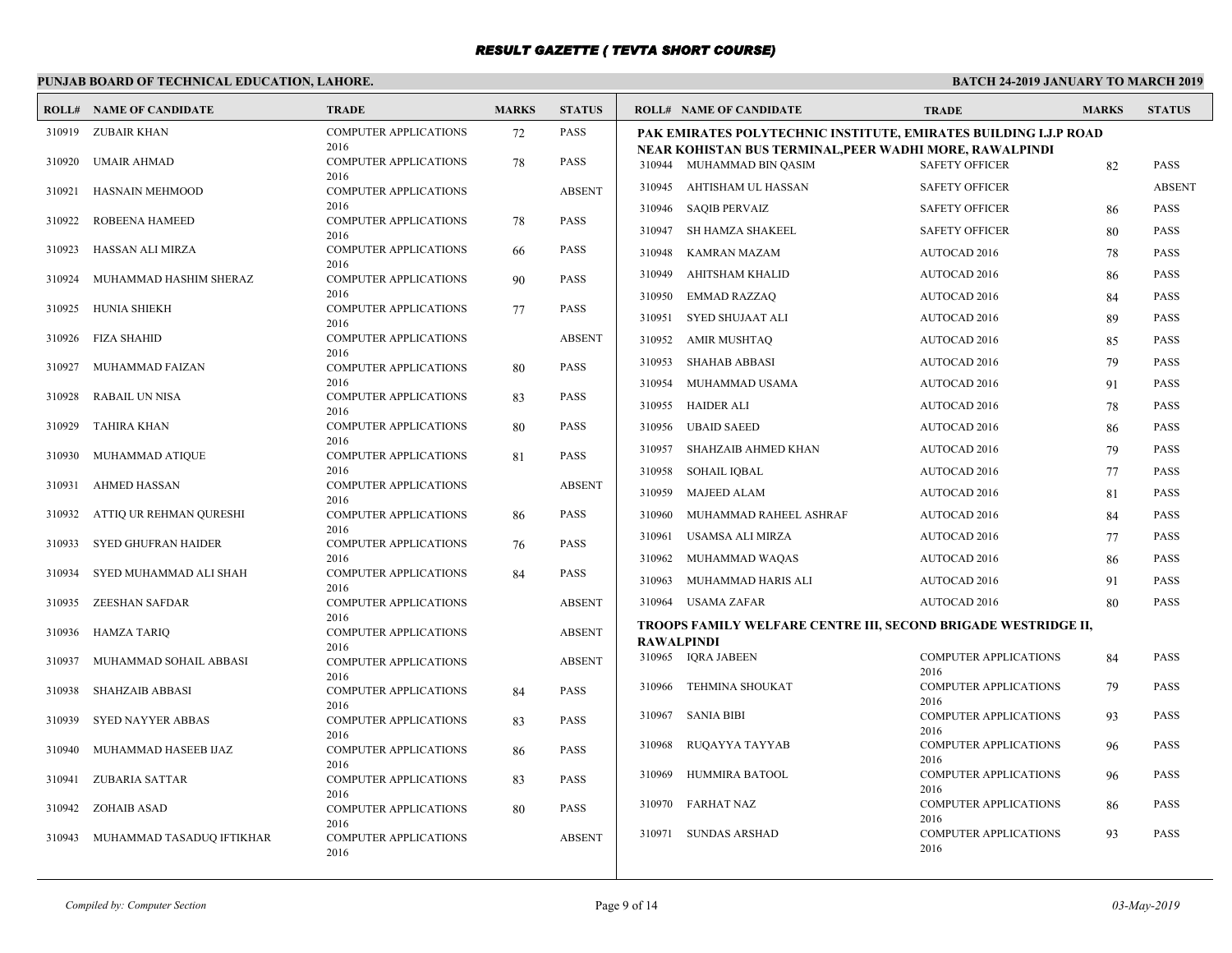# **PUNJAB BOARD OF TECHNICAL EDUCATION, LAHORE.**

|                 | <b>ROLL# NAME OF CANDIDATE</b>                                     | <b>TRADE</b>                         | <b>MARKS</b> | <b>STATUS</b> |                 | <b>ROLL# NAME OF CANDIDATE</b>                                      | <b>TRADE</b>                         | <b>MARKS</b> | <b>STATUS</b> |
|-----------------|--------------------------------------------------------------------|--------------------------------------|--------------|---------------|-----------------|---------------------------------------------------------------------|--------------------------------------|--------------|---------------|
|                 | 310972 KIRAN LATIF                                                 | <b>COMPUTER APPLICATIONS</b>         | 90           | PASS          | 310998          | MISSBAH FARDOOS                                                     | <b>BEAUTICIAN</b>                    | 82           | PASS          |
|                 | 310973 NEELAM NAZ                                                  | 2016<br><b>COMPUTER APPLICATIONS</b> | 92           | <b>PASS</b>   | 310999          | THAMINA NAZIR                                                       | <b>BEAUTICIAN</b>                    | 73           | <b>PASS</b>   |
|                 |                                                                    | 2016                                 |              |               | 311000          | <b>FOZIA NASREEN</b>                                                | <b>BEAUTICIAN</b>                    | 72           | PASS          |
| 310974          | UZMA BASHEER                                                       | <b>COMPUTER APPLICATIONS</b><br>2016 | 90           | PASS          | 311001          | <b>FAREEDA KHANAM</b>                                               | <b>COMPUTER APPLICATIONS</b>         | 72           | <b>PASS</b>   |
|                 | 310975 MAHNOOR ASHRAF                                              | <b>COMPUTER APPLICATIONS</b><br>2016 | 93           | <b>PASS</b>   |                 | 311002 SABA JAVAID                                                  | 2016<br><b>COMPUTER APPLICATIONS</b> | 83           | <b>PASS</b>   |
|                 | INDUSTRIAL HOME, 495 ENGINEERING GROUP (FWO) CHAK LALA, RAWALPINDI |                                      |              |               |                 | 311003 SYEDA ZUNAIRA GILLANI                                        | 2016<br><b>COMPUTER APPLICATIONS</b> | 78           | PASS          |
| <b>CANTT</b>    |                                                                    |                                      |              |               |                 |                                                                     | 2016                                 |              |               |
|                 | 310976 SAIRA GULL                                                  | <b>MACHINE EMBROIDERY</b><br>2016    | 96           | <b>PASS</b>   |                 | 311004 MARIYAM ALTAF                                                | <b>COMPUTER APPLICATIONS</b><br>2016 | 80           | PASS          |
|                 | 310977 AQEELA                                                      | MACHINE EMBROIDERY                   | 95           | PASS          |                 | 311005 AMINA NASEEM                                                 | <b>COMPUTER APPLICATIONS</b>         | 79           | <b>PASS</b>   |
| 310978          | ARIFA HUSSAIN                                                      | 2016<br><b>MACHINE EMBROIDERY</b>    | 95           | <b>PASS</b>   |                 | 311006 AYESHA ZAFAR                                                 | 2016<br><b>COMPUTER APPLICATIONS</b> |              | <b>ABSENT</b> |
|                 |                                                                    | 2016                                 |              |               |                 |                                                                     | 2016                                 |              |               |
| 310979          | NAILA EHSAN                                                        | <b>MACHINE EMBROIDERY</b><br>2016    | 90           | PASS          | 311007          | MARIA NASEEM                                                        | <b>COMPUTER APPLICATIONS</b><br>2016 | 76           | <b>PASS</b>   |
| 310980          | <b>AFSHEEN BIBI</b>                                                | MACHINE EMBROIDERY                   | 92           | <b>PASS</b>   |                 | 311008 IFFAT BATOOL                                                 | <b>COMPUTER APPLICATIONS</b>         | 70           | <b>PASS</b>   |
| 310981          | <b>SHAZIA BIBI</b>                                                 | 2016<br><b>MACHINE EMBROIDERY</b>    | 95           | <b>PASS</b>   | 311009          |                                                                     | 2016                                 |              |               |
|                 |                                                                    | 2016                                 |              |               |                 | FARWA ABDUL SATTAR                                                  | COMPUTER APPLICATIONS<br>2016        | 78           | <b>PASS</b>   |
| 310982          | <b>MAHNAZ BAGUM</b>                                                | MACHINE EMBROIDERY<br>2016           | 90           | <b>PASS</b>   |                 | 311010 SABA TARIQ                                                   | <b>COMPUTER APPLICATIONS</b>         | 76           | <b>PASS</b>   |
| 310983          | <b>TANZEELA BIBI</b>                                               | <b>MACHINE EMBROIDERY</b>            | 95           | <b>PASS</b>   |                 | 311011 AYESHA IQBAL                                                 | 2016<br>DOMESTIC TAILORING 2016      | 81           | PASS          |
| 310984          | NAILA NAZIR                                                        | 2016<br><b>MACHINE EMBROIDERY</b>    | 92           | <b>PASS</b>   |                 | 311012 MISBAH NOREEN                                                | DOMESTIC TAILORING 2016              | 83           | <b>PASS</b>   |
|                 |                                                                    | 2016                                 |              |               | 311013          | HAFIZA MARYAM SHARIF                                                | <b>DOMESTIC TAILORING 2016</b>       | 82           | <b>PASS</b>   |
| 310985          | <b>SONIA SHAMS</b>                                                 | <b>MACHINE EMBROIDERY</b><br>2016    | 93           | <b>PASS</b>   |                 | 311014 FARWA RANI                                                   | DOMESTIC TAILORING 2016              | 66           | <b>PASS</b>   |
|                 | 310986 SANAM NAZ                                                   | <b>MACHINE EMBROIDERY</b>            | 95           | <b>PASS</b>   |                 | 311015 SALMA MUMTAZ                                                 | <b>DOMESTIC TAILORING 2016</b>       | 81           | <b>PASS</b>   |
|                 |                                                                    | 2016                                 |              |               |                 | 311016 MEHREEN DILDAR                                               | DOMESTIC TAILORING 2016              | 78           | PASS          |
| <b>SARGODHA</b> | DISTRICT INDUSTRIAL HOME (SANATZAR), 5-X NEW SATELLITE TOWN,       |                                      |              |               |                 | 311017 FARHAT YASMEEN                                               | DOMESTIC TAILORING 2016              | 77           | <b>PASS</b>   |
| 310987          | <b>SALMA KHATOON</b>                                               | <b>BEAUTICIAN</b>                    | 58           | <b>PASS</b>   |                 | 311018 FEHMEEDA KHADIM                                              | DOMESTIC TAILORING 2016              | 73           | PASS          |
| 310988          | SAMINA SULTAN ALI                                                  | <b>BEAUTICIAN</b>                    | 68           | <b>PASS</b>   |                 | 311019 ZARAFSHA MUMTAZ                                              | DOMESTIC TAILORING 2016              | 75           | <b>PASS</b>   |
| 310989          | <b>IQRA QADEER</b>                                                 | <b>BEAUTICIAN</b>                    | 73           | <b>PASS</b>   |                 | 311020 LARAIB BIBI                                                  | <b>DOMESTIC TAILORING 2016</b>       |              | <b>ABSENT</b> |
| 310990          | <b>MABIA KHAN</b>                                                  | <b>BEAUTICIAN</b>                    | 69           | PASS          |                 | <b>GOVERNMENT VOCATIONAL TRAINING INSTITUTE FOR WOMEN, BLOCK13,</b> |                                      |              |               |
| 310991          | <b>IQRA ARSHAD</b>                                                 | <b>BEAUTICIAN</b>                    | 68           | <b>PASS</b>   | <b>SARGODHA</b> |                                                                     |                                      |              |               |
| 310992          | <b>ISHRAT SHAMIM</b>                                               | <b>BEAUTICIAN</b>                    | 74           | PASS          |                 | 311021 AQEELA RUBAB                                                 | <b>BEAUTICIAN</b>                    | 96           | <b>PASS</b>   |
| 310993          | <b>MUQADAS KHURAM</b>                                              | <b>BEAUTICIAN</b>                    | 74           | <b>PASS</b>   |                 | 311022 ANAM INTIZAR                                                 | <b>BEAUTICIAN</b>                    | 99           | <b>PASS</b>   |
| 310994          | <b>FATIMA RAFIQ</b>                                                | <b>BEAUTICIAN</b>                    | 74           | PASS          |                 | 311023 AQSA ASLAM                                                   | <b>BEAUTICIAN</b>                    | 97           | PASS          |
| 310995          | ADILA RASHID                                                       | <b>BEAUTICIAN</b>                    | 70           | <b>PASS</b>   |                 | 311024 AISHA AKHTER                                                 | <b>BEAUTICIAN</b>                    | 99           | <b>PASS</b>   |
| 310996          | <b>SAIRA AKHLAQ</b>                                                | <b>BEAUTICIAN</b>                    | 71           | <b>PASS</b>   | 311025          | UROOJ MALIK                                                         | <b>BEAUTICIAN</b>                    | 98           | <b>PASS</b>   |
|                 | 310997 SABA ANWAR                                                  | <b>BEAUTICIAN</b>                    | 75           | <b>PASS</b>   |                 | 311026 AIMAN IRFAN                                                  | <b>BEAUTICIAN</b>                    | 99           | <b>PASS</b>   |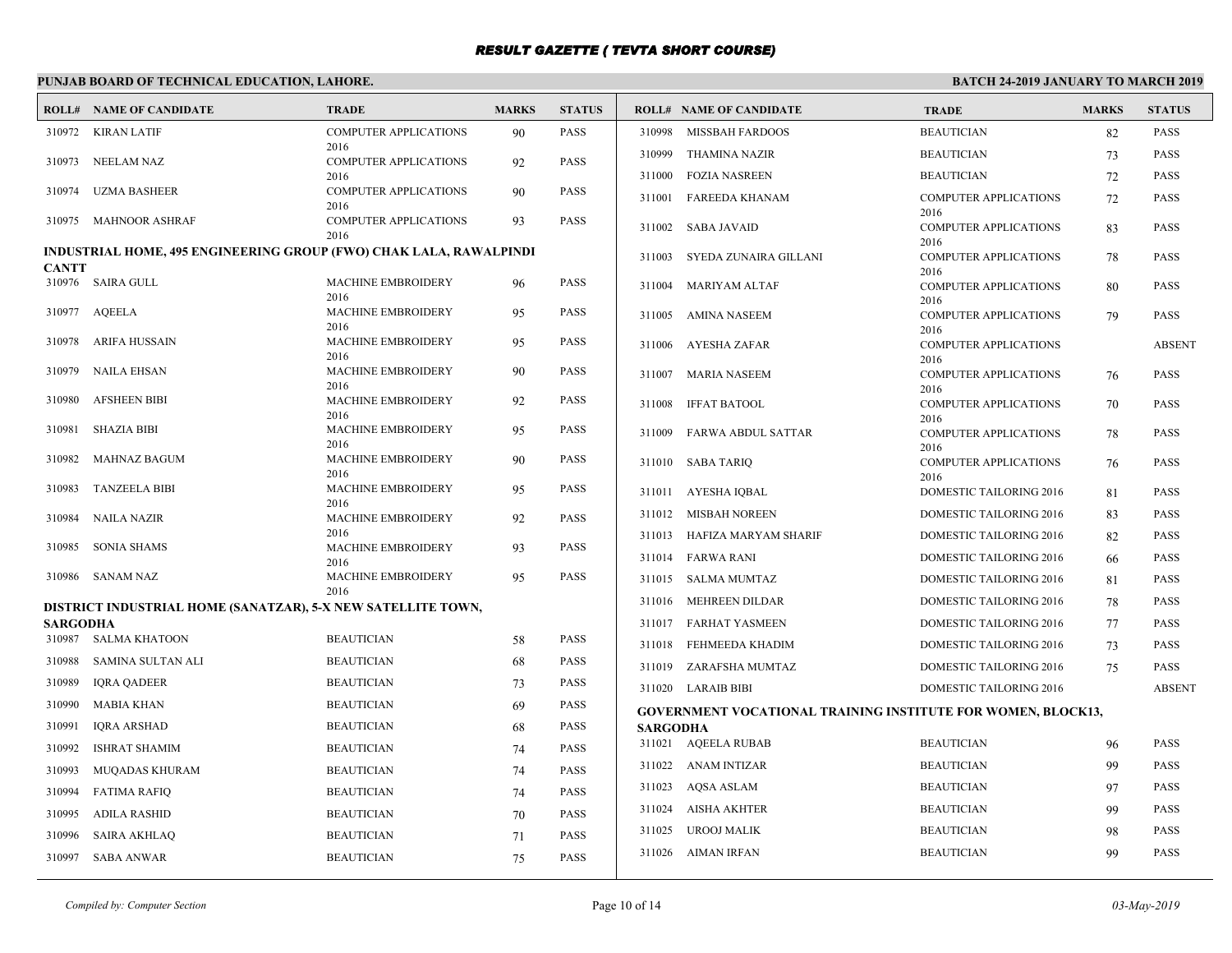# **PUNJAB BOARD OF TECHNICAL EDUCATION, LAHORE.**

| ROLL#  | <b>NAME OF CANDIDATE</b> | <b>TRADE</b>      | <b>MARKS</b> | <b>STATUS</b> |        | <b>ROLL# NAME OF CANDIDATE</b> | <b>TRADE</b>                   | <b>MARKS</b> | <b>STATUS</b> |
|--------|--------------------------|-------------------|--------------|---------------|--------|--------------------------------|--------------------------------|--------------|---------------|
| 311027 | <b>KOMAL NIYMAT</b>      | <b>BEAUTICIAN</b> | 96           | <b>PASS</b>   | 311061 | <b>SIDRA</b>                   | <b>BEAUTICIAN</b>              |              | <b>ABSENT</b> |
| 311028 | MANAHIL                  | <b>BEAUTICIAN</b> | 98           | <b>PASS</b>   | 311062 | HAFIZA SAIMA NOUREEN           | <b>BEAUTICIAN</b>              |              | <b>ABSENT</b> |
| 311029 | <b>RABBIA SALEEM</b>     | <b>BEAUTICIAN</b> | 98           | <b>PASS</b>   | 311063 | <b>SHABAN KHALIL</b>           | <b>DOMESTIC TAILORING 2016</b> | 99           | <b>PASS</b>   |
| 311030 | <b>RIDA ZAHRA</b>        | <b>BEAUTICIAN</b> | 96           | <b>PASS</b>   | 311064 | <b>TABUSSAM IRSHAD</b>         | DOMESTIC TAILORING 2016        | 95           | PASS          |
| 311031 | <b>SAJIDA SHOUKAT</b>    | <b>BEAUTICIAN</b> | 97           | PASS          | 311065 | SADAF RANI                     | DOMESTIC TAILORING 2016        | 95           | <b>PASS</b>   |
| 311032 | AMMARAH WAHID            | <b>BEAUTICIAN</b> | 99           | <b>PASS</b>   | 311066 | <b>BAKHTAWAR</b>               | <b>DOMESTIC TAILORING 2016</b> | 92           | <b>PASS</b>   |
| 311033 | <b>MUODAS YOUNAS</b>     | <b>BEAUTICIAN</b> | 95           | PASS          | 311067 | ZAKIA SARFRAZ                  | <b>DOMESTIC TAILORING 2016</b> | 94           | <b>PASS</b>   |
| 311034 | <b>TAHSEEN SADIQ</b>     | <b>BEAUTICIAN</b> | 98           | <b>PASS</b>   | 311068 | <b>MAHEEN</b>                  | DOMESTIC TAILORING 2016        | 95           | PASS          |
| 311035 | <b>RANIA ZAHID</b>       | <b>BEAUTICIAN</b> | 98           | <b>PASS</b>   | 311069 | <b>MARYAM AYOUB</b>            | DOMESTIC TAILORING 2016        | 96           | PASS          |
| 311036 | <b>SANIA ZAHID</b>       | <b>BEAUTICIAN</b> | 99           | <b>PASS</b>   | 311070 | JAWERIA KHAWAR                 | <b>DOMESTIC TAILORING 2016</b> | 95           | <b>PASS</b>   |
| 311037 | SUMAYYA                  | <b>BEAUTICIAN</b> | 97           | <b>PASS</b>   | 311071 | <b>SAJIDA IFTIKHAR</b>         | DOMESTIC TAILORING 2016        | 95           | PASS          |
| 311038 | <b>MARYAM MUSHTAQ</b>    | <b>BEAUTICIAN</b> | 98           | <b>PASS</b>   | 311072 | MUMTAZ BIBI                    | <b>DOMESTIC TAILORING 2016</b> | 93           | <b>PASS</b>   |
| 311039 | <b>RIZWANA TASNEEM</b>   | <b>BEAUTICIAN</b> | 99           | <b>PASS</b>   | 311073 | SADAF NOREEN                   | <b>DOMESTIC TAILORING 2016</b> | 93           | <b>PASS</b>   |
| 311040 | <b>SUMBAL</b>            | <b>BEAUTICIAN</b> | 97           | <b>PASS</b>   | 311074 | HAFSA MUQADDAS                 | DOMESTIC TAILORING 2016        | 90           | <b>PASS</b>   |
| 311041 | <b>ZONISH TAHIR</b>      | <b>BEAUTICIAN</b> |              | <b>ABSENT</b> |        | 311075 NAWIDA UMER             | DOMESTIC TAILORING 2016        | 93           | PASS          |
| 311042 | AYESHA                   | <b>BEAUTICIAN</b> | 98           | <b>PASS</b>   |        | 311076 ZAINAB RASHEED          | <b>DOMESTIC TAILORING 2016</b> | 97           | <b>PASS</b>   |
| 311043 | <b>AYESHA LATIF</b>      | <b>BEAUTICIAN</b> | 96           | <b>PASS</b>   | 311077 | SAIMA KHAN                     | <b>DOMESTIC TAILORING 2016</b> | 98           | <b>PASS</b>   |
| 311044 | <b>AYESHA SHAUKAT</b>    | <b>BEAUTICIAN</b> | 96           | <b>PASS</b>   | 311078 | AINA BATOOL                    | DOMESTIC TAILORING 2016        | 98           | <b>PASS</b>   |
| 311045 | <b>RUKHSAR SIDDIQUE</b>  | <b>BEAUTICIAN</b> | 99           | <b>PASS</b>   | 311079 | ZAINAB ZIA                     | DOMESTIC TAILORING 2016        | 95           | <b>PASS</b>   |
| 311046 | <b>SUMAIRA YASMEEN</b>   | <b>BEAUTICIAN</b> | 98           | <b>PASS</b>   | 311080 | ZEENAT ZIA                     | <b>DOMESTIC TAILORING 2016</b> | 95           | <b>PASS</b>   |
| 311047 | <b>AYESHA</b>            | <b>BEAUTICIAN</b> | 98           | <b>PASS</b>   | 311081 | <b>SHUMAILA SHABBIR</b>        | DOMESTIC TAILORING 2016        |              | <b>ABSENT</b> |
| 311048 | <b>NAILA TABUSSAM</b>    | <b>BEAUTICIAN</b> | 96           | <b>PASS</b>   | 311082 | <b>TEHMINA BATOOL</b>          | DOMESTIC TAILORING 2016        | 100          | <b>PASS</b>   |
| 311049 | <b>TABASSUM GULFAM</b>   | <b>BEAUTICIAN</b> | 95           | <b>PASS</b>   | 311083 | <b>SANA IRFAN</b>              | <b>DOMESTIC TAILORING 2016</b> | 96           | <b>PASS</b>   |
| 311050 | MISBAH SHOUKAT           | <b>BEAUTICIAN</b> | 97           | <b>PASS</b>   | 311084 | <b>IQRA ANWAR</b>              | DOMESTIC TAILORING 2016        | 92           | <b>PASS</b>   |
| 311051 | <b>FATIMA</b>            | <b>BEAUTICIAN</b> | 94           | <b>PASS</b>   | 311085 | <b>NIMRA SALEEM</b>            | <b>DOMESTIC TAILORING 2016</b> | 90           | <b>PASS</b>   |
| 311052 | <b>KAINAT AYUB</b>       | <b>BEAUTICIAN</b> | 93           | <b>PASS</b>   | 311086 | HAFIZA ZAINAB JAVED            | <b>DOMESTIC TAILORING 2016</b> | 97           | <b>PASS</b>   |
| 311053 | <b>SAIRA BATOOL</b>      | <b>BEAUTICIAN</b> | 99           | <b>PASS</b>   | 311087 | <b>KIRAN BIVI</b>              | DOMESTIC TAILORING 2016        | 93           | <b>PASS</b>   |
| 311054 | TAYYBA SHEHZADI          | <b>BEAUTICIAN</b> | 98           | <b>PASS</b>   | 311088 | <b>KIRAN BATOOL</b>            | DOMESTIC TAILORING 2016        | 99           | PASS          |
| 311055 | ABIDA KANWAL             | <b>BEAUTICIAN</b> | 99           | <b>PASS</b>   | 311089 | <b>ANSA SHAKOOR</b>            | DOMESTIC TAILORING 2016        | 95           | <b>PASS</b>   |
| 311056 | <b>ERSA KANWAL</b>       | <b>BEAUTICIAN</b> | 100          | <b>PASS</b>   | 311090 | <b>ASMA JAVEED</b>             | <b>DOMESTIC TAILORING 2016</b> | 96           | <b>PASS</b>   |
| 311057 | <b>SADIA SHAKEEL</b>     | <b>BEAUTICIAN</b> | 97           | PASS          | 311091 | EID UL NISA                    | DOMESTIC TAILORING 2016        | 98           | <b>PASS</b>   |
| 311058 | <b>JAWARIA TAHIR</b>     | <b>BEAUTICIAN</b> | 99           | <b>PASS</b>   | 311092 | NIDA IJAZ                      | <b>DOMESTIC TAILORING 2016</b> |              | <b>ABSENT</b> |
| 311059 | <b>IRAM SARWAR</b>       | <b>BEAUTICIAN</b> | 98           | <b>PASS</b>   | 311093 | <b>SAMRAH BIBI</b>             | <b>DOMESTIC TAILORING 2016</b> | 100          | <b>PASS</b>   |
| 311060 | TANSHA FATIMA            | <b>BEAUTICIAN</b> | 96           | <b>PASS</b>   | 311094 | ESSRA AKRAM                    | <b>DOMESTIC TAILORING 2016</b> | 99           | PASS          |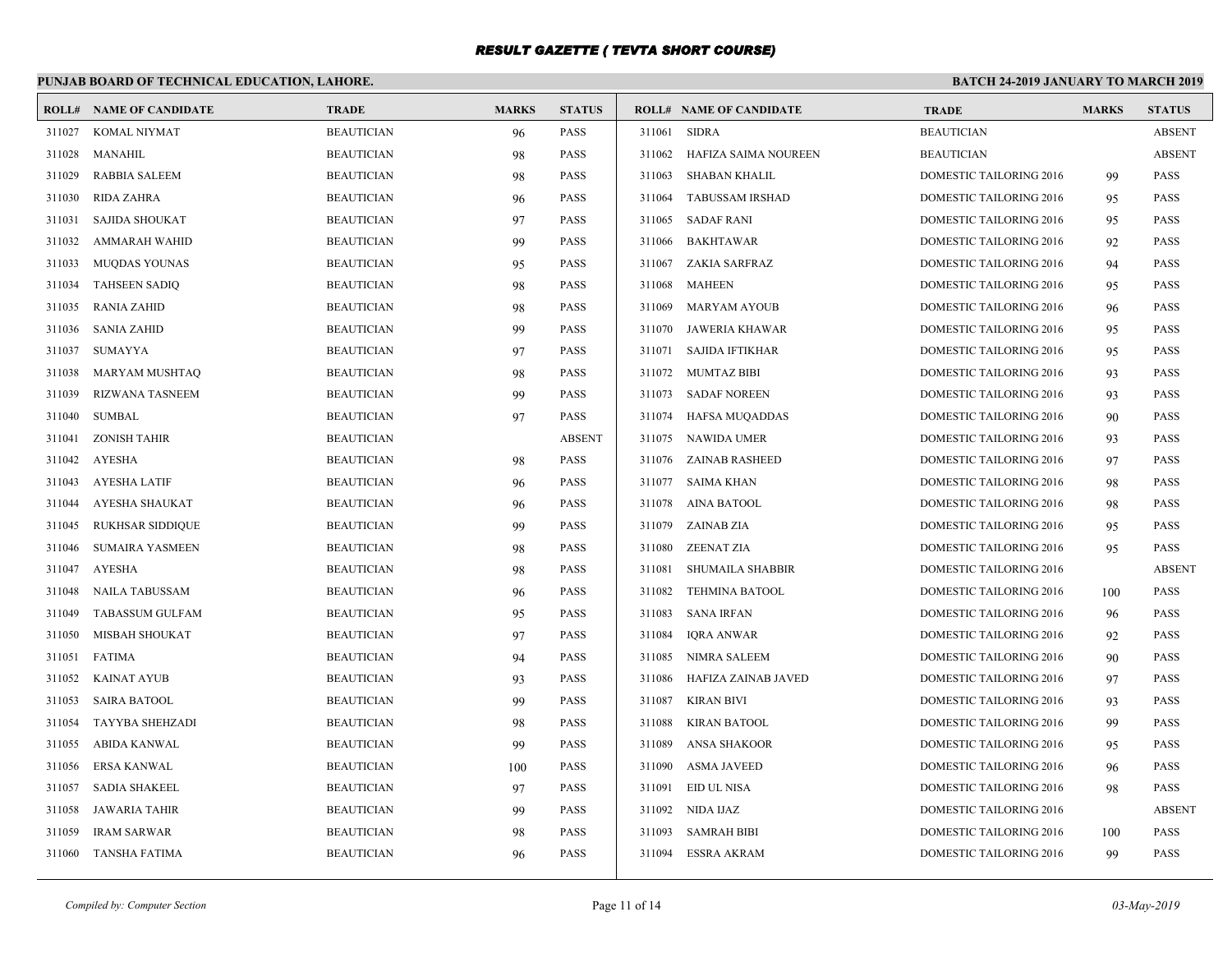# **PUNJAB BOARD OF TECHNICAL EDUCATION, LAHORE.**

|        | <b>ROLL# NAME OF CANDIDATE</b>                                     | <b>TRADE</b>                   | <b>MARKS</b> | <b>STATUS</b> |        | <b>ROLL# NAME OF CANDIDATE</b> | <b>TRADE</b>                         | <b>MARKS</b> | <b>STATUS</b> |
|--------|--------------------------------------------------------------------|--------------------------------|--------------|---------------|--------|--------------------------------|--------------------------------------|--------------|---------------|
| 311095 | <b>GULRAIZ RAMZAN</b>                                              | DOMESTIC TAILORING 2016        | 98           | PASS          |        | 311126 SHAHID ASGHIR           | PLUMBER                              | 75           | <b>PASS</b>   |
| 311096 | ALIYA RANA                                                         | <b>DOMESTIC TAILORING 2016</b> | 98           | PASS          | 311127 | MUHAMMAD ASIM                  | <b>PLUMBER</b>                       | 77           | <b>PASS</b>   |
| 311097 | <b>KINZA ASHRAF</b>                                                | DOMESTIC TAILORING 2016        | 97           | PASS          | 311128 | MUHAMMAD ASHAFAQ               | <b>PLUMBER</b>                       | 86           | <b>PASS</b>   |
| 311098 | <b>MAHRUKH KHAN</b>                                                | <b>DOMESTIC TAILORING 2016</b> | 95           | PASS          | 311129 | <b>JAVEED KHURSHEED</b>        | <b>PLUMBER</b>                       | 86           | <b>PASS</b>   |
| 311099 | <b>MUQADAS MALIK</b>                                               | DOMESTIC TAILORING 2016        |              | <b>ABSENT</b> |        | 311130 AHMAD ALI               | <b>PLUMBER</b>                       | 76           | PASS          |
| 311100 | <b>AQSIA DILDAR</b>                                                | DOMESTIC TAILORING 2016        |              | <b>ABSENT</b> |        | 311131 MUHAMMAD IBRAR          | <b>PLUMBER</b>                       | 86           | PASS          |
| 311101 | <b>MAHWISH HANIF</b>                                               | COOKING & BAKING 2016          | 98           | PASS          |        | 311132 ABDUL WAHAB             | <b>PLUMBER</b>                       | 77           | <b>PASS</b>   |
| 311102 | <b>SAFEENA HAIDER</b>                                              | COOKING & BAKING 2016          | 100          | PASS          | 311133 | KHURSHEED AKHTAR               | <b>PLUMBER</b>                       | 80           | <b>PASS</b>   |
| 311103 | ZOHA RASOOL                                                        | COOKING & BAKING 2016          | 99           | PASS          | 311134 | EJAZ AHMAD                     | <b>PLUMBER</b>                       | 86           | <b>PASS</b>   |
| 311104 | <b>SHIZA KOASAR</b>                                                | COOKING & BAKING 2016          | 98           | PASS          | 311135 | MUDASSAR MEHMOOD SIDDIQUE      | <b>PLUMBER</b>                       | 73           | <b>PASS</b>   |
| 311105 | <b>SOHA ASHRAF</b>                                                 | COOKING & BAKING 2016          | 99           | PASS          |        | 311136 SAFEER HUSSAIN          | <b>PLUMBER</b>                       | 73           | <b>PASS</b>   |
| 311106 | AREEG                                                              | COOKING & BAKING 2016          | 97           | PASS          |        | 311137 IJAZ MASEH              | <b>PLUMBER</b>                       | 79           | <b>PASS</b>   |
| 311107 | AREEJ DILDAR                                                       | COOKING & BAKING 2016          | 100          | PASS          |        | 311138 TARIO                   | <b>PLUMBER</b>                       | 74           | <b>PASS</b>   |
| 311108 | <b>FAREEHA SALEEM</b>                                              | COOKING & BAKING 2016          | 99           | <b>PASS</b>   |        | 311139 SAJID HUSSAIN           | <b>PLUMBER</b>                       | 89           | <b>PASS</b>   |
| 311109 | <b>HIRASHAH</b>                                                    | COOKING & BAKING 2016          |              | <b>ABSENT</b> | 311140 | <b>WAHID BUX</b>               | <b>PLUMBER</b>                       | 78           | PASS          |
|        | 311110 AYESHA AYOUB                                                | COOKING & BAKING 2016          |              | <b>ABSENT</b> | 311141 | <b>DILDAR KHAN</b>             | <b>PLUMBER</b>                       | 78           | <b>PASS</b>   |
| 311111 | JAVARIA RAFIQUE                                                    | COOKING & BAKING 2016          | 98           | PASS          | 311142 | RAHMAT ULLAH                   | <b>PLUMBER</b>                       | 81           | <b>PASS</b>   |
|        | 311112 AQSA ANJUM                                                  | COOKING & BAKING 2016          | 99           | PASS          | 311143 | HAKIM ALI                      | PLUMBER                              | 78           | <b>PASS</b>   |
|        | TROOPS FAMILY WELFARE CENTRE(TFWC), 905 MISSILE SUPPORT BATTALION, |                                |              |               | 311144 | <b>SHABBIR HUSSAIN</b>         | <b>PLUMBER</b>                       | 67           | <b>PASS</b>   |
|        | AZADI CAMP, SARGODHA<br>311113 KIRAN ZAFFAR                        | <b>HAND EMBROIDERY</b>         | 85           | PASS          |        | 311145 SAJID ALI               | <b>PLUMBER</b>                       | 66           | <b>PASS</b>   |
|        | 311114 SABA ZAFFAR                                                 | HAND EMBROIDERY                | 82           | PASS          |        | 311146 MAZHAR SAJJAD           | AUTO MECHANIC (PETROL)               | 86           | <b>PASS</b>   |
| 311115 | IMRANA BIBI                                                        | <b>HAND EMBROIDERY</b>         | 72           | PASS          | 311147 | <b>AMIR KHURSHEED</b>          | AUTO MECHANIC (PETROL)               | 81           | <b>PASS</b>   |
|        | 311116 MUSARAT BATOOL                                              | HAND EMBROIDERY                | 85           | PASS          | 311148 | MOHSIN ALI                     | AUTO MECHANIC (PETROL)               | 77           | <b>PASS</b>   |
| 311117 | <b>ROUBINA YASMEEN</b>                                             | DOMESTIC TAILORING 2016        | 78           | PASS          | 311149 | ASAD IOBAL                     | AUTO MECHANIC (PETROL)               |              | <b>ABSENT</b> |
| 311118 | SUMAIRA                                                            | DOMESTIC TAILORING 2016        | 77           | PASS          | 311150 | KHURSHID AHMAD                 | AUTO MECHANIC (PETROL)               | 77           | PASS          |
| 311119 | <b>ROBINA BIBI</b>                                                 | <b>DOMESTIC TAILORING 2016</b> | 67           | PASS          |        | 311151 SAHAR IQBAL             | AUTO MECHANIC (PETROL)               | 78           | <b>PASS</b>   |
|        | 311120 TASLEEM KAUSAR                                              | DOMESTIC TAILORING 2016        | 77           | PASS          |        | 311152 ABDUL REHMAN ZAFAR      | AUTO MECHANIC (PETROL)               | 80           | PASS          |
|        | RACHINA INSTITUTE OF TECHNICAL EDUCATION, ZAFAR ALI ROAD, SIALKOT  |                                |              |               | 311153 | <b>ISRAR AHMED</b>             | AUTO MECHANIC (PETROL)               | 84           | <b>PASS</b>   |
|        | 311121 MUHAMMAD KASHIF                                             | <b>PLUMBER</b>                 | 79           | PASS          | 311154 | MUHAMMAD KASHIF                | <b>COMPUTER APPLICATIONS</b>         |              | <b>ABSENT</b> |
|        | 311122 NABEEL ASLAM                                                | <b>PLUMBER</b>                 | 86           | PASS          | 311155 | MUHAMMAD ZUBAIR                | 2016<br><b>COMPUTER APPLICATIONS</b> | 70           | PASS          |
| 311123 | <b>BILAL KHAN</b>                                                  | <b>PLUMBER</b>                 | 80           | PASS          |        |                                | 2016                                 |              |               |
| 311124 | <b>ISRAR AHMED</b>                                                 | <b>PLUMBER</b>                 | 82           | PASS          |        | 311156 HAFIZ KHALIL UR REHMAN  | <b>COMPUTER APPLICATIONS</b><br>2016 | 71           | <b>PASS</b>   |
|        | 311125 SAJJAD ALI                                                  | <b>PLUMBER</b>                 | 82           | PASS          |        | 311157 QASIR NAWAZ KHAN        | <b>COMPUTER APPLICATIONS</b>         | 74           | <b>PASS</b>   |
|        |                                                                    |                                |              |               |        |                                | 2016                                 |              |               |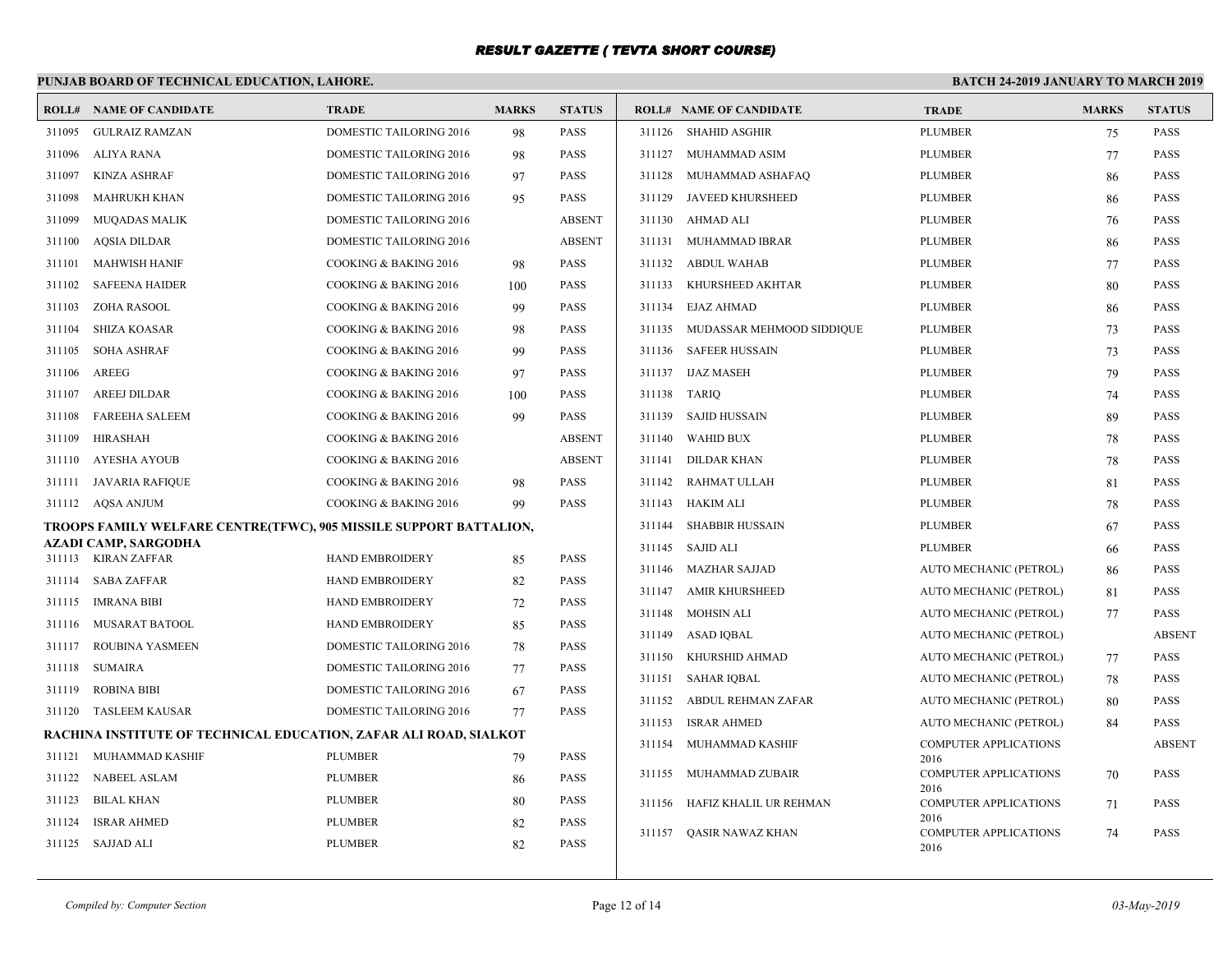# **PUNJAB BOARD OF TECHNICAL EDUCATION, LAHORE.**

|        | <b>ROLL# NAME OF CANDIDATE</b> | <b>TRADE</b>                         | <b>MARKS</b> | <b>STATUS</b> |        | <b>ROLL# NAME OF CANDIDATE</b>                                    | <b>TRADE</b>                         | <b>MARKS</b> | <b>STATUS</b> |
|--------|--------------------------------|--------------------------------------|--------------|---------------|--------|-------------------------------------------------------------------|--------------------------------------|--------------|---------------|
| 311158 | ARSLAN AHMAD MINHAS            | <b>COMPUTER APPLICATIONS</b>         | 73           | <b>PASS</b>   |        | 311187 MUHAMMAD RAMEEZ                                            | <b>MASON</b>                         | 82           | <b>PASS</b>   |
| 311159 | MUHAMMAD ASIF                  | 2016<br><b>COMPUTER APPLICATIONS</b> | 82           | <b>PASS</b>   | 311188 | MUHAMMAD HASHIM                                                   | <b>MASON</b>                         | 68           | <b>PASS</b>   |
|        |                                | 2016                                 |              |               | 311189 | <b>TAHIR MEHMOOD</b>                                              | <b>MASON</b>                         | 80           | <b>PASS</b>   |
| 311160 | MAZHAR ABBAS                   | <b>COMPUTER APPLICATIONS</b><br>2016 | 76           | <b>PASS</b>   | 311190 | MUHAMMAD KHAN                                                     | <b>MASON</b>                         | 82           | <b>PASS</b>   |
| 311161 | MAKHSHAN                       | <b>COMPUTER APPLICATIONS</b>         | 74           | <b>PASS</b>   |        | 311191 IMRAN JAVED                                                | <b>MASON</b>                         | 73           | <b>PASS</b>   |
|        | 311162 SAQLAIN JAVED           | 2016<br><b>COMPUTER APPLICATIONS</b> |              | <b>PASS</b>   |        | 311192 JAVED ALI                                                  | <b>MASON</b>                         | 72           | <b>PASS</b>   |
|        |                                | 2016                                 | 76           |               |        | 311193 FARRUKH HAROON                                             | <b>MASON</b>                         | 83           | <b>PASS</b>   |
| 311163 | <b>SALMAN SHARIF</b>           | <b>COMPUTER APPLICATIONS</b>         | 88           | <b>PASS</b>   |        | HIZBULLAH TROOPS FAMILY WELFARE CENTRE, NEAR SHER KHAN LINES,ATTA |                                      |              |               |
| 311164 | <b>ISHFAQ AHMAD</b>            | 2016<br><b>COMPUTER APPLICATIONS</b> | 66           | <b>PASS</b>   |        | TURK ROAD, SIALKOT CANTT                                          |                                      |              |               |
|        |                                | 2016                                 |              |               |        | 311194 ISRA BINTE SHAUKAT                                         | <b>BEAUTICIAN</b>                    | 73           | <b>PASS</b>   |
| 311165 | MUHAMMAD NAEEM ASLAM           | <b>COMPUTER APPLICATIONS</b><br>2016 | 76           | <b>PASS</b>   |        | 311195 MADIA LATIF                                                | <b>BEAUTICIAN</b>                    | 73           | <b>PASS</b>   |
| 311166 | MUHAMMAD DANISH NASEER         | <b>COMPUTER APPLICATIONS</b>         | 69           | <b>PASS</b>   | 311196 | <b>SALMA GHAFOOR</b>                                              | <b>BEAUTICIAN</b>                    | 66           | <b>PASS</b>   |
|        | 311167 ALI RAZA                | 2016<br><b>COMPUTER APPLICATIONS</b> | 69           | <b>PASS</b>   |        | 311197 LAREB FATIMA                                               | <b>BEAUTICIAN</b>                    |              | <b>ABSENT</b> |
|        |                                | 2016                                 |              |               | 311198 | <b>SIDRA BIBI</b>                                                 | <b>BEAUTICIAN</b>                    | 78           | <b>PASS</b>   |
| 311168 | <b>HASSAN RAZA</b>             | <b>COMPUTER APPLICATIONS</b><br>2016 | 92           | <b>PASS</b>   | 311199 | AFSANA ZAFARYAB                                                   | <b>BEAUTICIAN</b>                    |              | <b>ABSENT</b> |
| 311169 | <b>NADEEM ABBAS</b>            | <b>COMPUTER APPLICATIONS</b>         | 71           | <b>PASS</b>   | 311200 | <b>SAMEENA NAAZ</b>                                               | <b>BEAUTICIAN</b>                    | 79           | <b>PASS</b>   |
| 311170 | <b>KAMRAN ALI</b>              | 2016<br><b>COMPUTER APPLICATIONS</b> |              | <b>PASS</b>   | 311201 | MAIRA TABASSUM                                                    | <b>BEAUTICIAN</b>                    | 85           | <b>PASS</b>   |
|        |                                | 2016                                 | 70           |               |        | 311202 KANWAL NAJMI PERVEZ                                        | <b>BEAUTICIAN</b>                    | 77           | <b>PASS</b>   |
|        | 311171 IMRAN ALI               | <b>COMPUTER APPLICATIONS</b>         | 72           | <b>PASS</b>   | 311203 | JAVERYA KHANUM                                                    | <b>BEAUTICIAN</b>                    | 80           | <b>PASS</b>   |
| 311172 | MUHAMMAD MAJID                 | 2016<br><b>MASON</b>                 | 75           | <b>PASS</b>   | 311204 | <b>SAMIA</b>                                                      | <b>BEAUTICIAN</b>                    | 83           | <b>PASS</b>   |
| 311173 | <b>BABAR ZAMAN</b>             | <b>MASON</b>                         | 71           | <b>PASS</b>   |        | 311205 SANA JAVEED                                                | <b>BEAUTICIAN</b>                    | 84           | <b>PASS</b>   |
| 311174 | MUHAMMAD NOMAN                 | <b>MASON</b>                         | 87           | <b>PASS</b>   | 311206 | <b>SABA RAEES</b>                                                 | <b>BEAUTICIAN</b>                    | 76           | <b>PASS</b>   |
| 311175 | MUHAMMAD ASIF                  | <b>MASON</b>                         | 85           | <b>PASS</b>   | 311207 | <b>IQRA TARSEEM</b>                                               | <b>BEAUTICIAN</b>                    | 70           | <b>PASS</b>   |
| 311176 | MUHAMMAD ASLAM                 | <b>MASON</b>                         | 80           | <b>PASS</b>   |        | 311208 HIRAN PERVEEN                                              | <b>BEAUTICIAN</b>                    | 82           | <b>PASS</b>   |
| 311177 | NAZEER HUSSAIN                 | <b>MASON</b>                         | 85           | <b>PASS</b>   |        | <b>GOJRA JINNAH COLLEGE OF COMMERCE,, PENSARA ROAD,, GOJRA</b>    |                                      |              |               |
| 311178 | <b>KAREEM BAKHSH</b>           | <b>MASON</b>                         | 77           | <b>PASS</b>   |        | 311209 SIDRA SAEED                                                | <b>COMPUTER APPLICATIONS</b>         | 85           | <b>PASS</b>   |
| 311179 | <b>OAISER MEHMOOD</b>          | <b>MASON</b>                         | 75           | <b>PASS</b>   |        | 311210 NOREEN ILYAS                                               | 2016<br><b>COMPUTER APPLICATIONS</b> | 76           | <b>PASS</b>   |
| 311180 | MUHAMMAD JAVAED                | <b>MASON</b>                         | 83           | <b>PASS</b>   |        |                                                                   | 2016                                 |              |               |
| 311181 | <b>SAFEER AHMED</b>            | <b>MASON</b>                         | 80           | <b>PASS</b>   |        | 311211 DUR E NAJAF                                                | <b>COMPUTER APPLICATIONS</b><br>2016 | 76           | <b>PASS</b>   |
| 311182 | <b>HAROON ARIF</b>             | <b>MASON</b>                         | 78           | <b>PASS</b>   |        | 311212 EIMAN ARSHAD                                               | <b>COMPUTER APPLICATIONS</b>         | 73           | <b>PASS</b>   |
| 311183 | ANWAR IQBAL                    | <b>MASON</b>                         | 78           | <b>PASS</b>   |        | 311213 SAIRA KIRAN                                                | 2016<br><b>COMPUTER APPLICATIONS</b> |              | <b>PASS</b>   |
| 311184 | <b>NASEEB BADSHAH</b>          | <b>MASON</b>                         | 76           | <b>PASS</b>   |        |                                                                   | 2016                                 | 69           |               |
| 311185 | TARIQ KHAN                     | <b>MASON</b>                         | 78           | <b>PASS</b>   |        | 311214 MUAFIA NAZ                                                 | <b>COMPUTER APPLICATIONS</b>         | 87           | <b>PASS</b>   |
|        | 311186 TOSEEQ ULLAH            | <b>MASON</b>                         |              | <b>PASS</b>   |        | 311215 ZUNAIRA ZULFIQAR                                           | 2016<br><b>COMPUTER APPLICATIONS</b> | 88           | <b>PASS</b>   |
|        |                                |                                      | 77           |               |        |                                                                   | 2016                                 |              |               |